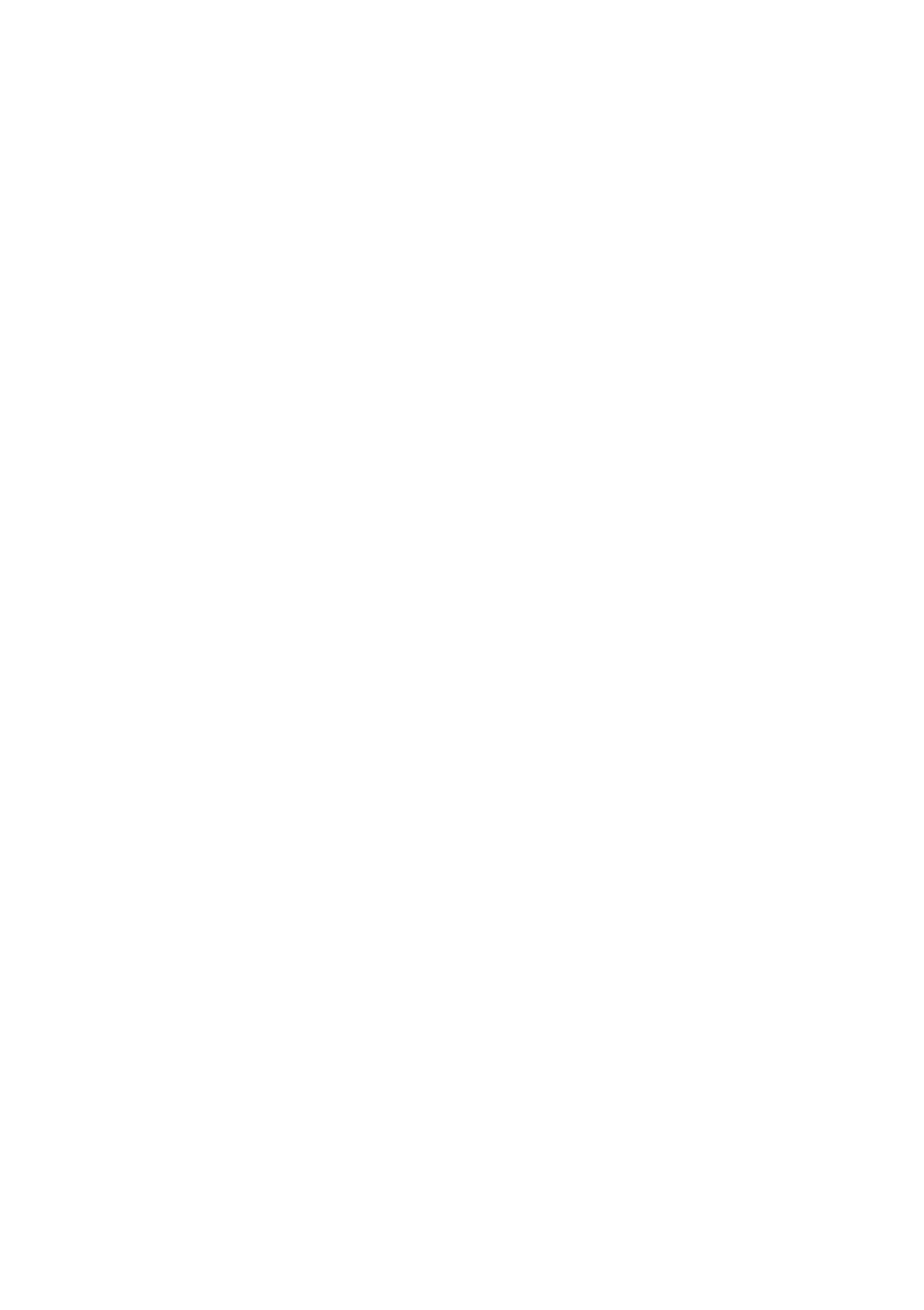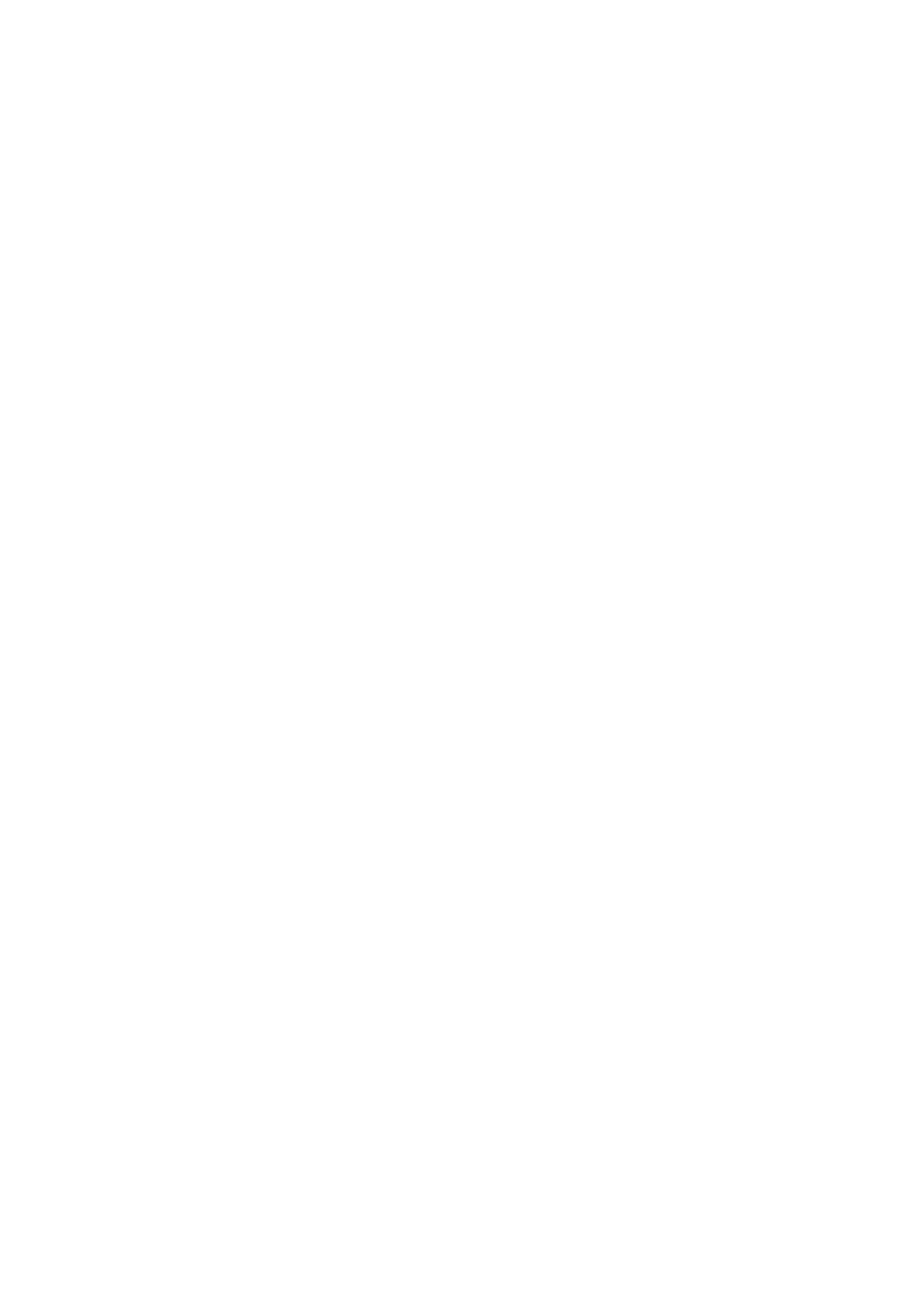# MODERN DEVELOPMENT OF MAGNETIC RESONANCE

PROGRAM OF THE INTERNATIONAL CONFERENCE

KAZAN, OCTOBER 31 – NOVEMBER 4, 2016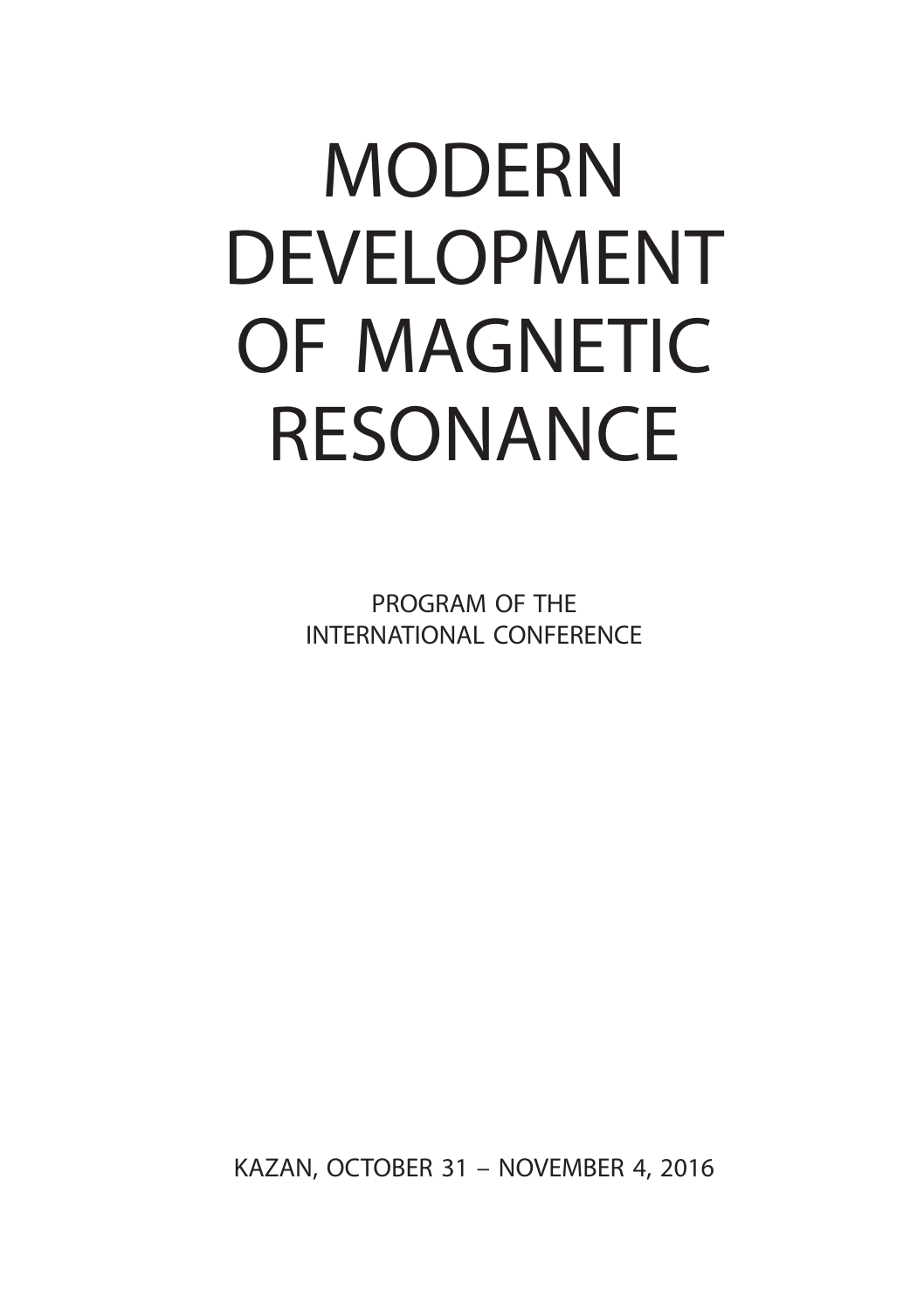This work is subject to copyright.

All rights are reserved, whether the whole or part of the material is concerned, specifically those of translation, reprinting, re-use of illustrations, broadcasting, reproduction by photocopying machines or similar means, and storage in data banks. © 2016 Kazan E. K. Zavoisky Physical-Technical Institute, Kazan © 2016 Igor A. Aksenov, graphic dezign Printed in the Russian Federation

Published by Kazan E. K. Zavoisky Physical-Technical Institute, Kazan www.kfti.knc.ru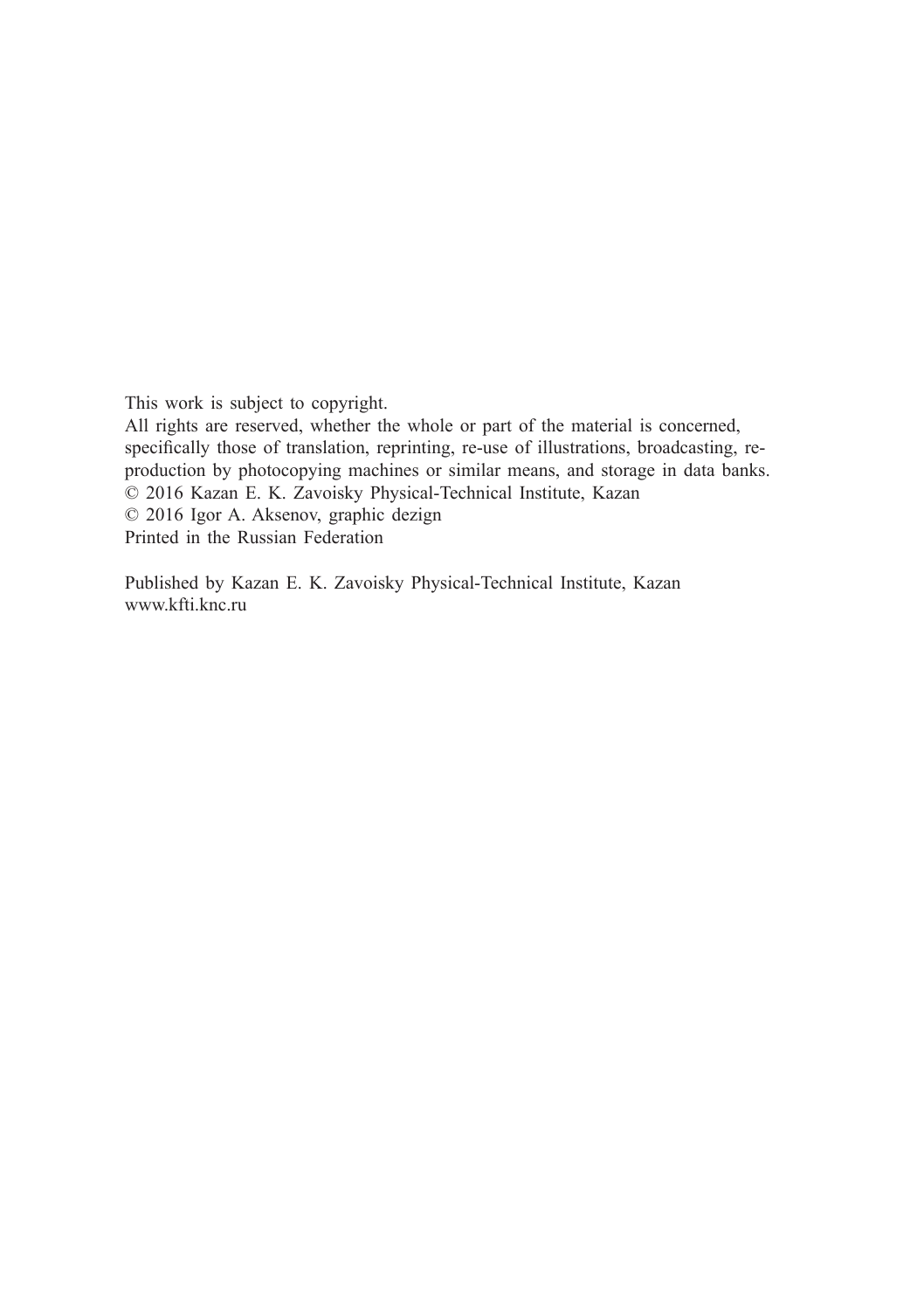## **CHAIR**

Alexey A. Kalachev

## **Program Committee**

Albert Aganov (Russia) Vadim Atsarkin (Russia) Pavel Baranov (Russia) Bernhard Blümich (Germany) Michael Bowman (USA) Pavel Bushev (Germany) Sabine Van Doorslaer (Belgium) Rushana Eremina (Russia) Jack Freed (USA) Ilgiz Garifullin (Russia) Alexey Kalachev (Russia) Wolfgang Lubitz (Germany) Klaus Möbius (Germany) Hitoshi Ohta (Japan) Igor Ovchinnikov (Russia) Kev Salikhov (Russia) Vladimir Skirda (Russia) Murat Tagirov (Russia) Takeji Takui (Japan) Valery Tarasov (Russia) Yurii Tsvetkov (Russia) Violeta Voronkova (Russia)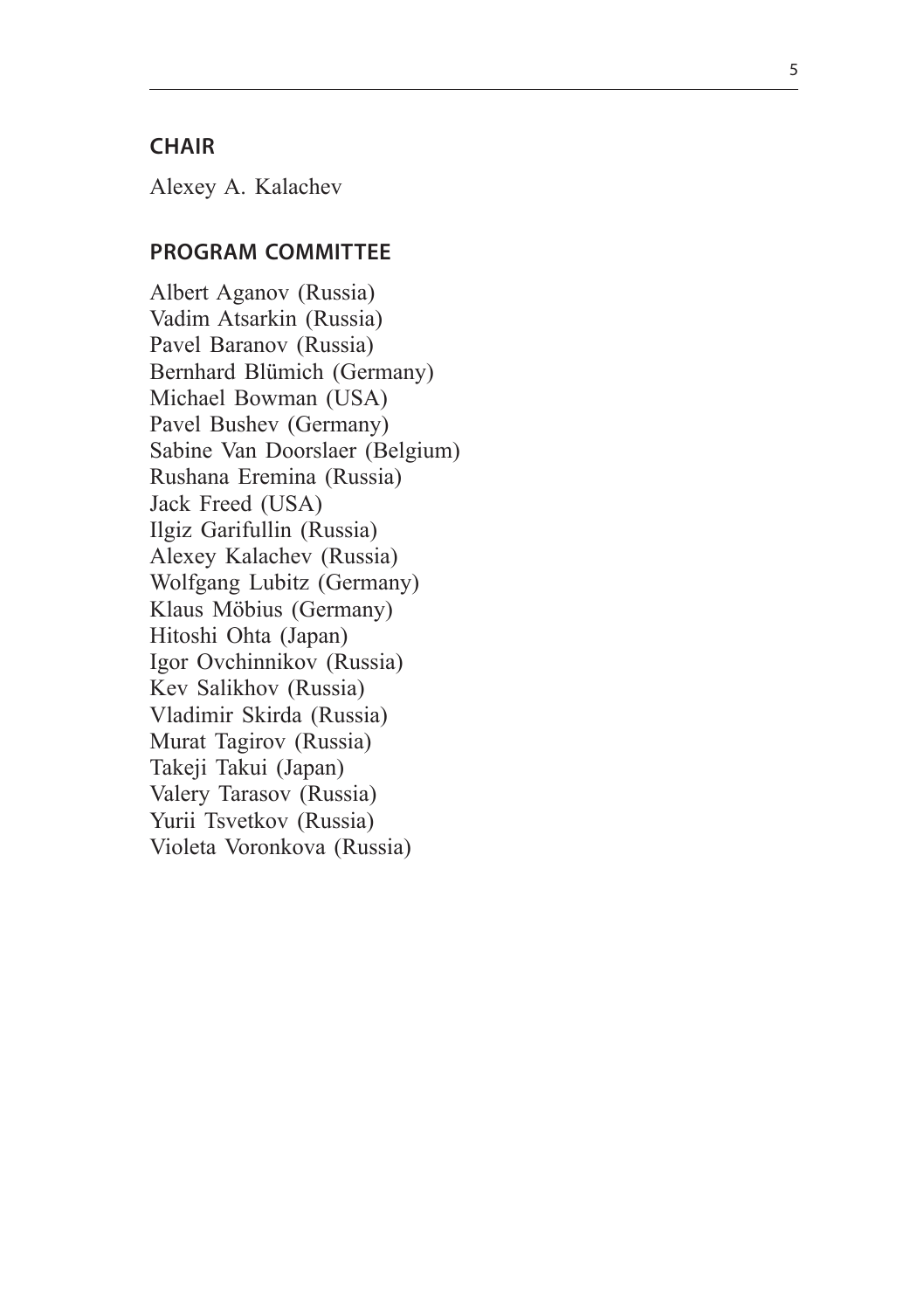## **Local Organizing Committee**

Kalachev A.A., chairman Mamin R.F., vice-chairman Adzhaliev Yu.A. Akhmin S<sub>M</sub> Chuclanov A.P. Falin M.L. Fazlizhanov I.I. Galeev R.T. Goleneva V.M. Gubaidulina A.Z. Guseva R.R. Kupriyanova O.O.

Kurkina N.G. Latypov V.A. Mosina L.V. Salikhov K.M. Siafetdinova A.Z. Tarasov V.F. Voronkova V.K. Voronova L.V. Yanduganova O.B. Yurtaeva S.V. Ziganshina S.A.

## **Scientific Secretariat**

Violeta K. Voronkova Laila V. Mosina Vlad A. Latypov Sufia A. Ziganshina

The conference is organized under the auspices of the AMPERE Society

### **Organizers**

Kazan E. K. Zavoisky Physical-Technical Institute The Academy of Sciences of the Republic of Tatarstan Kazan Federal University

### **SUPPORTED BY**

The Government of the Republic of Tatarstan The Russian Foundation for Basic Research Bruker BioSpin Moscow

## **CONFERENCE LOCATION**

On October 31 the confrence will be held at the Academy of Sciences of the Republic of Tatarstan, Kazan, ul. Baumana, 20; on November 1, 2 and 3 (morning) – at the Hotel Nogai (ulitsa Profsoyusnaya, 16B)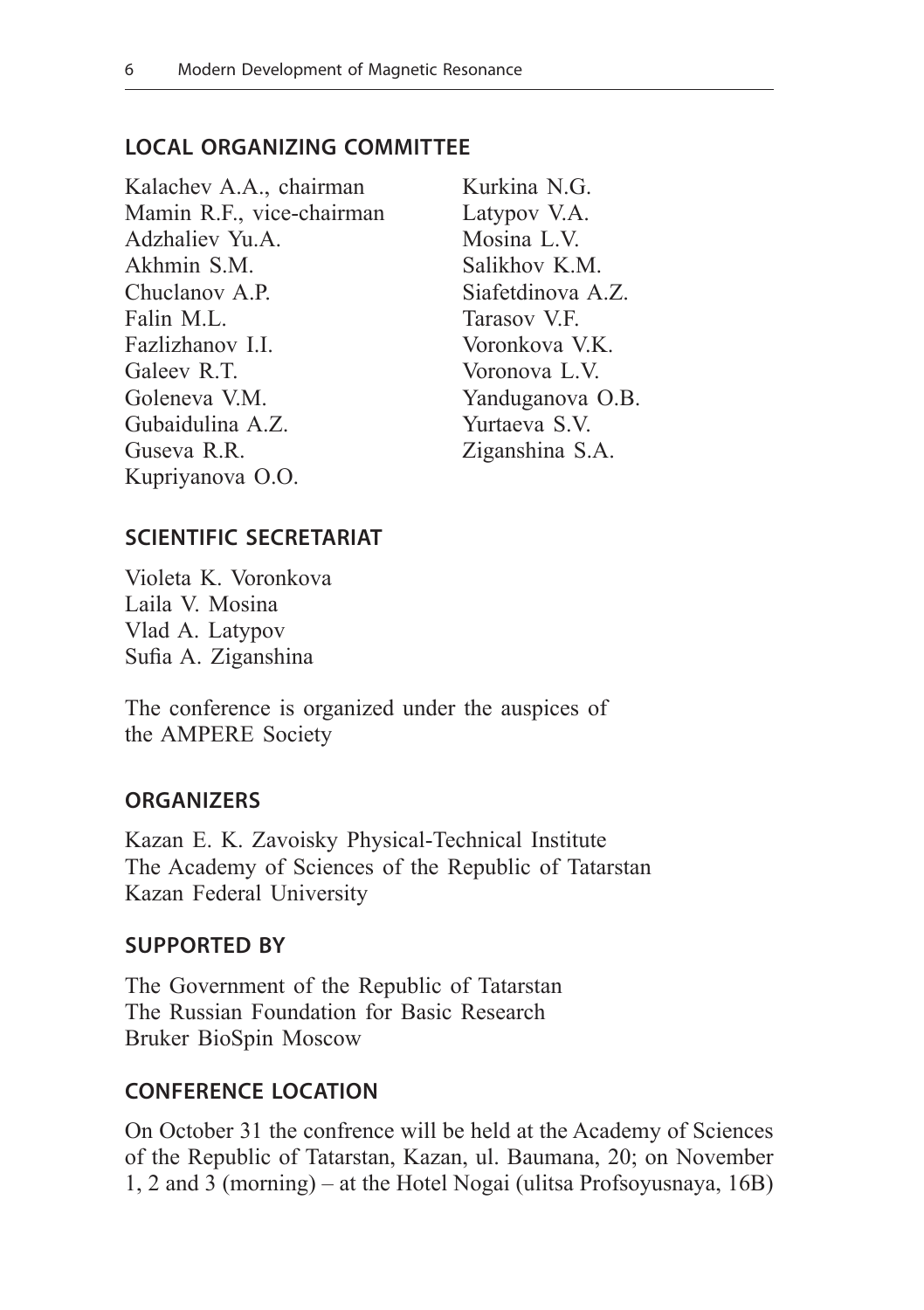## **Time Schedule**

## MONDAY, October 31st, 2016

- 09:00 Registration
- 11:00–13:00 Excursion<br>13:00–14:00 Lunch
- $13:00-14:00$ <br> $14:00-14:15$
- Opening of the Week of Science "Horizons of Magnetic Resonance"
- 14:15–15:30 Zavoisky Award Ceremony<br>15:30–16:10 Zavoisky Award Lectures
- Zavoisky Award Lectures
- 16:10–16:30 Coffee Break<br>16:30–17:50 Plenary Lectu
- Plenary Lectures
- 18:00 Welcome Party

#### TUESDAY, November 1st, 2016

| $09:00 - 10:20$ | <b>Plenary Lectures</b>                        |
|-----------------|------------------------------------------------|
| $10:20 - 10:50$ | Coffee Break                                   |
| $10:50 - 13:00$ | Session: Chemical and Biological Systems       |
|                 | Session: Strongly Correlated Electron Systems. |
|                 | Theory of Magnetic Resonance                   |
| $13:00 - 14:30$ | Lunch                                          |
| $14:30-16:00$   | Workshop: Spin-Based Information Processing    |
|                 | Session: Modern Methods of Magnetic Resonance. |
|                 | Related Phenomena                              |
| $16:00 - 16:20$ | Coffee Break                                   |
| $16:20 - 18:20$ | Workshop: Spin-Based Information Processing    |
|                 | Session: Modern Methods of Magnetic Resonance. |
|                 | Related Phenomena                              |
| 19:00           | Culture Program                                |

## WEDNESDAY, November 2nd, 2016

09:00–10:20 Plenary Lectures 10:20–10:40 Coffee Break 10:40–13:00 Workshop: Spin-Based Information Processing Session: Electron Spin Based Methods for Electronic and Spatial Structure Determination in Physics, Chemistry and Biology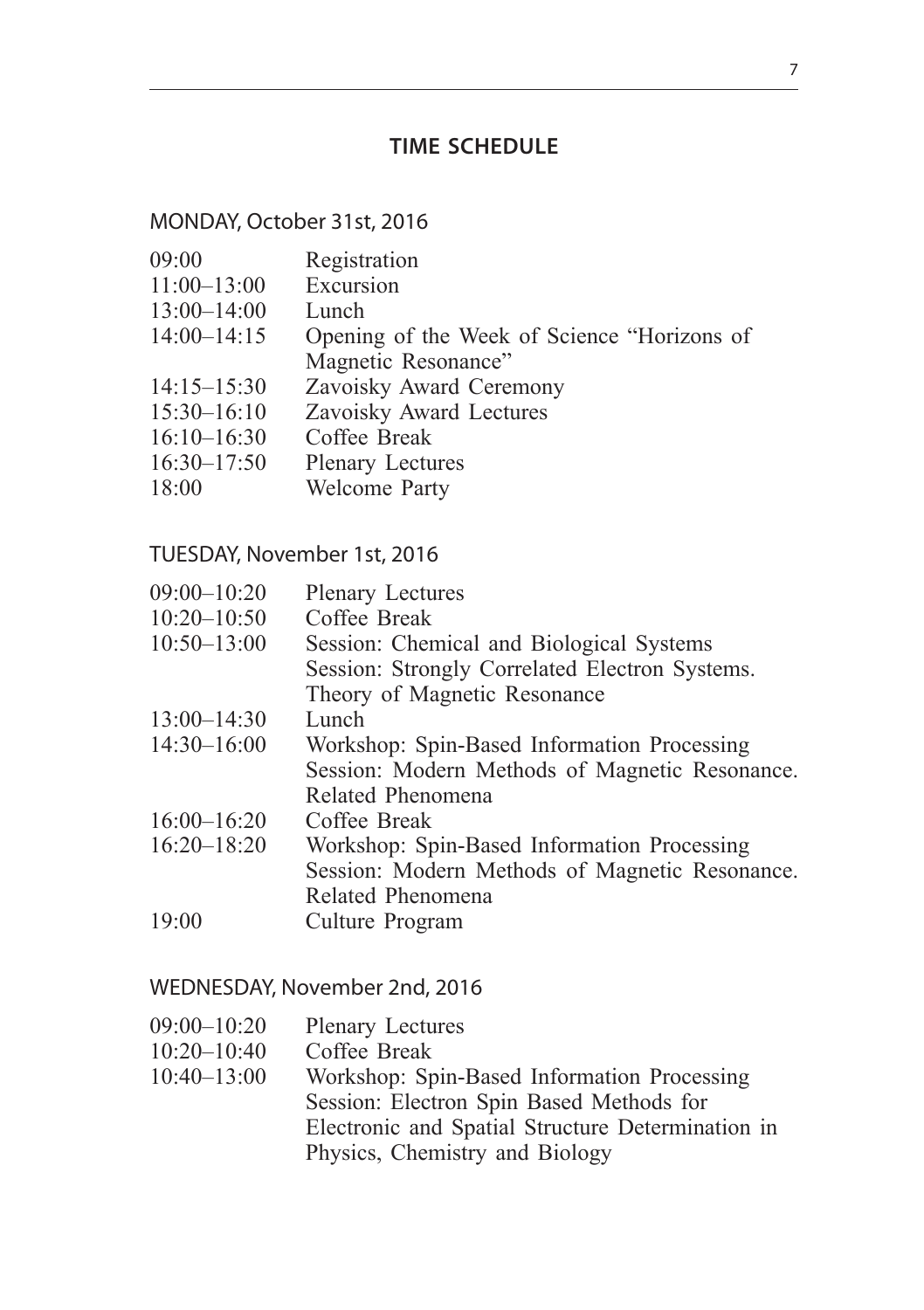| $13:00 - 14:30$ | Lunch                                             |
|-----------------|---------------------------------------------------|
| $14:30 - 16:00$ | Session: Low-Dimensional Systems and              |
|                 | Nano-Systems                                      |
|                 | Session: Other Applications of Magnetic Resonance |
| $16:00 - 16:20$ | Coffee Break                                      |
| $16:20 - 18:00$ | Session: Low-Dimensional Systems and              |
|                 | Nano-Systems                                      |
|                 | Session: Other Applications of Magnetic Resonance |
| $18:00 - 20:00$ | Poster Session                                    |

## THURSDAY, November 3rd, 2016

| $09:00 - 10:40$ | Session: Perspective of Magnetic Resonance in   |
|-----------------|-------------------------------------------------|
|                 | Science and Spin-Technology. Theory of Magnetic |
|                 | Resonance                                       |
| $10:40 - 11:00$ | Coffee Break                                    |
| $11:00 - 12:40$ | Session: Perspective of Magnetic Resonance in   |
|                 | Science and Spin-Technology. Theory of Magnetic |
|                 | Resonance                                       |
| 12.40           | Closing of the Conference                       |
| $12:50 - 14:00$ | Lunch                                           |
| $15:00 - 17:00$ | Celebration of Kev Salikhov's 80th Birthday     |
| 17:00           | Party                                           |

## FRIDAY, November 4th, 2016

| $10:00 - 13:00$ | Visit to Laboratories of the Kazan E. K. Zavoisky |
|-----------------|---------------------------------------------------|
|                 | Physical-Technical Institute                      |
| 10.001100       |                                                   |

13:00–14:30 Lunch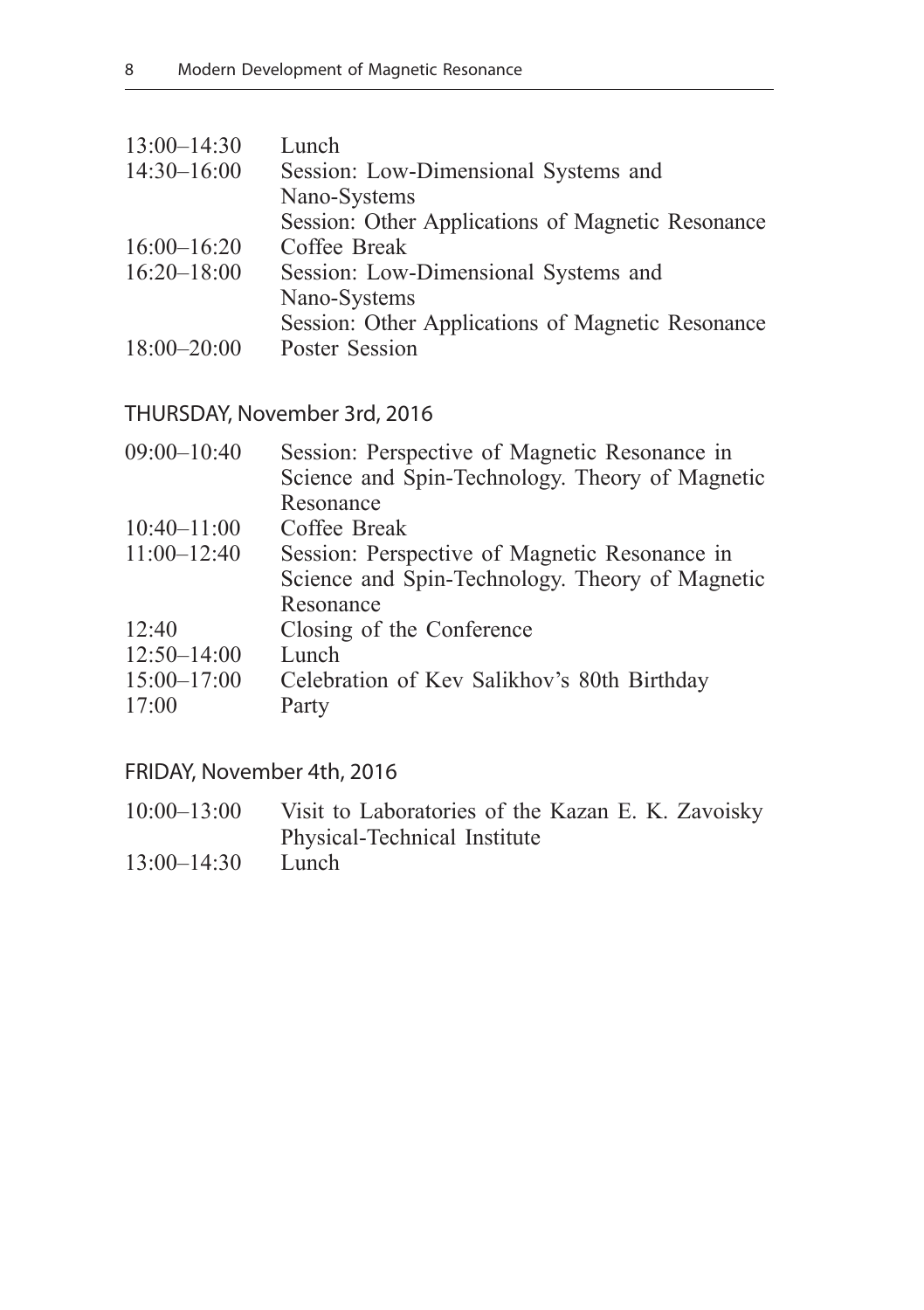## **Scientific Program**

#### MONDAY, October 31st, 2016

- 14:00 Opening of the Week of Science "Horizons of Magnetic Resonance"
- 14:15 Zavoisky Award Ceremony and Zavoisky Award 2016 Lectures *M. K. Bowman*: Electron Transport and Energy Transduction: Lessons From Proteins *A. Raitsimring*: Practical Aspects of Multi-Frequency (from S Band to D Band) Pulsed EPR/ENDOR Spectroscopies for Biological Applications: Structure of Metalloenzymes, Charac-

terization of MRI Contrast Agents, Distance Measurements with Gd(III) Tags and More…

### **Hall A**

#### **Plenary Session**

*Chair: H. Ohta*

- 16:30 *V. A. Atsarkin*: Electron Spin Resonance on the Border between Para- and Ferromagnetism: Quantum *versus* Classical
- 17:10 *K. Sato, S. Yamamoto,T. Shibata, E. Hosseini, N. Mori, T. Yamane, T. Nakagawa, S. Sawada, K. Sugisaki, S. Nakazawa, K. Maryama, K. Toyota, D. Shiomi, Y. Morita, S. Nishida, S. Suzuki, K. Okada, T. Takui*: Molecular Spin Technology for Quantum Computers and Quantum Information Processing

TUESDAY, November 1st, 2016

#### **Hall A**

### **Plenary Session**

*Chair: S. V. Demishev*

- 09:00 *M. Srivastava, E. R. Georgieva, B. Dzikovski, J. H. Freed*: Overcoming Insufficient Signal Strength in ESR
- 09:40 *H. Ohta, S. Okubo, E. Ohmichi, T. Sakurai, S. Hara, H. Takahashi*: Multi-Extreme THz ESR: Recent Developments and Future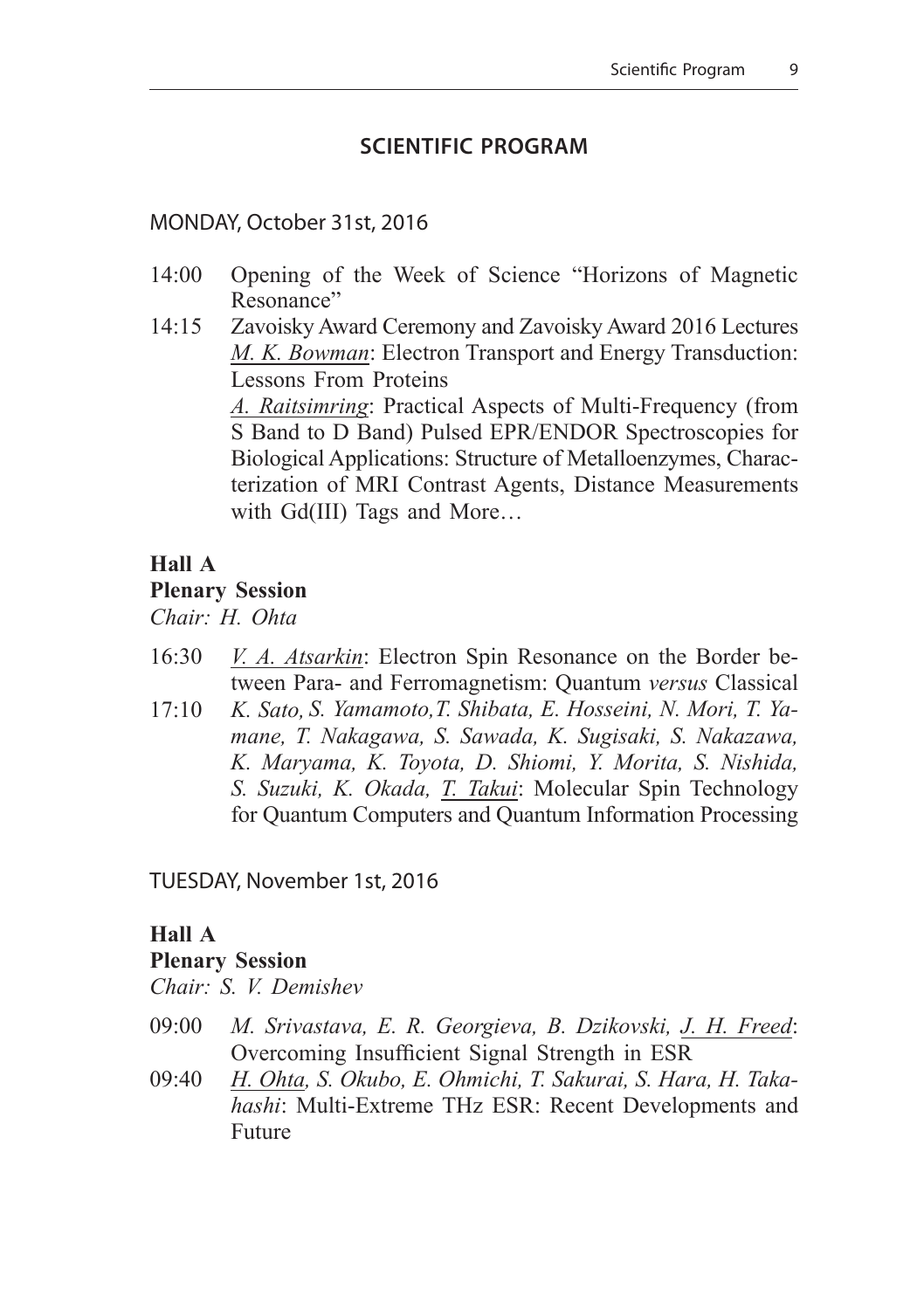#### **Hall A**

### **Session: Chemical and Biological Systems**

*Chair: H. W. Spiess*

Invited Talks

- 10:50 *G. Grampp, B. Mladenova, K. Rasmussen, D. Kattnig*: ESR-Spectroscopy in Ionic Liquids: High Pressure Investigations on the Dynamics and Kinetics of Organic Radicals
- 11:20 *E. Bagryanskaya*: Application of Trytil Radicals in Biology and Materials Science
- 11:50 *A. Savitsky*: ELDOR-Detected NMR: a Powerful EPR Technique for Hyperfine and Polarization Transfer Studiess

Oral Talks

- 12:20 *G. Audran, P. Brémond, S. Marque*: Intramolecular Hydrogen Bonding and Solvent Effect in β-Phosphorylated Nitroxides
- 12:40 *V. I. Volkov*: Ionic and Molecular Transport in Ion Exchange Systems Studied by NMR

### **Hall B**

#### **Session: Strongly Correlated Electron Systems**

*Chair: G. B. Teitel'baum*

Invited Talk

10:50 *H.-H. Klauss*: Complex Electronic Order in Fe-Based Superconductors Studied by Nuclear Probe Spectroscopy

- 11:20 *S. V. Demishev, A. V. Semeno, M. I. Gilmanov, A. V. Bogach, V. V. Glushkov V. N. Krasnorussky, A. N. Samarin, N. A. Samarin, N. E. Sluchanko, N. Yu. Shitsevalova, V. B. Filipov*: Magnetic Resonance Anisotropy in  $CeB<sub>6</sub>$
- 11:40 *A. V. Semeno, M. I. Gilmanov, V. N. Krasnorusski, N. Yu. Shitsevalova, V. B. Filipov, A. N. Samarin, S. V. Demishev*: Anomalous ESR Behavior of Lanthanum Doped  $CeB<sub>6</sub>$
- 12:00 *M. Iakovleva, E. Vavilova, H.-J. Grafe, V. Kataev, M. Kaustuv, M. Vogl, T. Dey, S. Wurmehl, B. Büchner*: NMR Investigation of Ir-Based Double Perovskites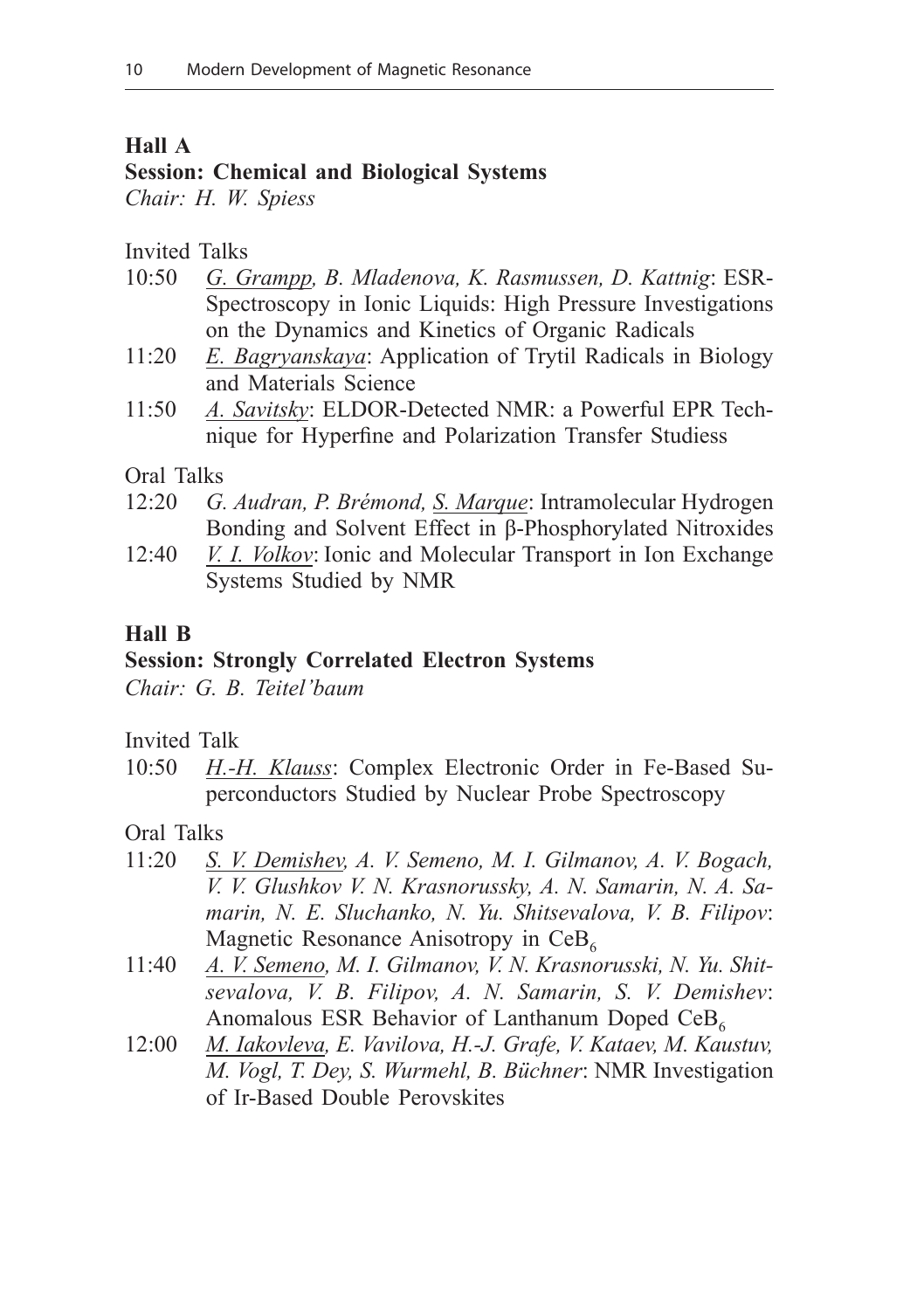## **Hall B**

## **Session: Theory of Magnetic Resonance**

*Chair: E. B. Fel'dman*

## Oral Talks

- 12:20 *F. S. Dzheparov, D. V. Lvov*: Impurity Spin in Normal Stochastic Field: Basic Model of Magnetic Resonance
- 12:40 *A. G. Maryasov, M. K. Bowman*: Relaxation and Coherence Transfer in Radicals in Liquids

## **Hall B**

## **Session: Modern Methods of Magnetic Resonance. Related Phenomena**

*Chair: M. S. Tagirov*

## Invited Talks

- 14:30 *F. Zong, N. Spindler, L. R. Ancelet, I. F. Hermans, P. Galvosas*: Recent Advances in NMR Diffusometry
- 15:00 *U. Eichhoff*: Novel Applications of MRI: Structural and Functional Connectivity in Brain. Can MRI Contribute to the Understanding of Mental Disorders?
- 15:30 *K. A. Earle*: Graphical Methods for Spectral Simulation

## *Chair: P. Galvosas*

- 16:20 *N. A. Chumakova, A. Kh. Vorobiev, D. A. Pomogailo, N. A. Paramonov, S. V. Kuzin*: Capability of Modern X-EPR Spectroscopy in Determining Characteristics of Rotational Mobility of Nitroxide Radicals
- 16:40 *N. N. Lukzen, J. H. Klein, C. Lambert, U. E. Steiner*: The Quantum Dynamical Basis of a Classical Kinetic Scheme Describing Coherent and Incoherent Regimes of Radical Pair Recombination
- 17:00 *V. V. Kuzmin, G. Tastevin, P.-J. Nacher*: Nonlinear Spin Dynamics in Highly Polarised Liquids
- 17:20 *A. Vyalikh*: Operando NMR Studies of Electrochemical Systems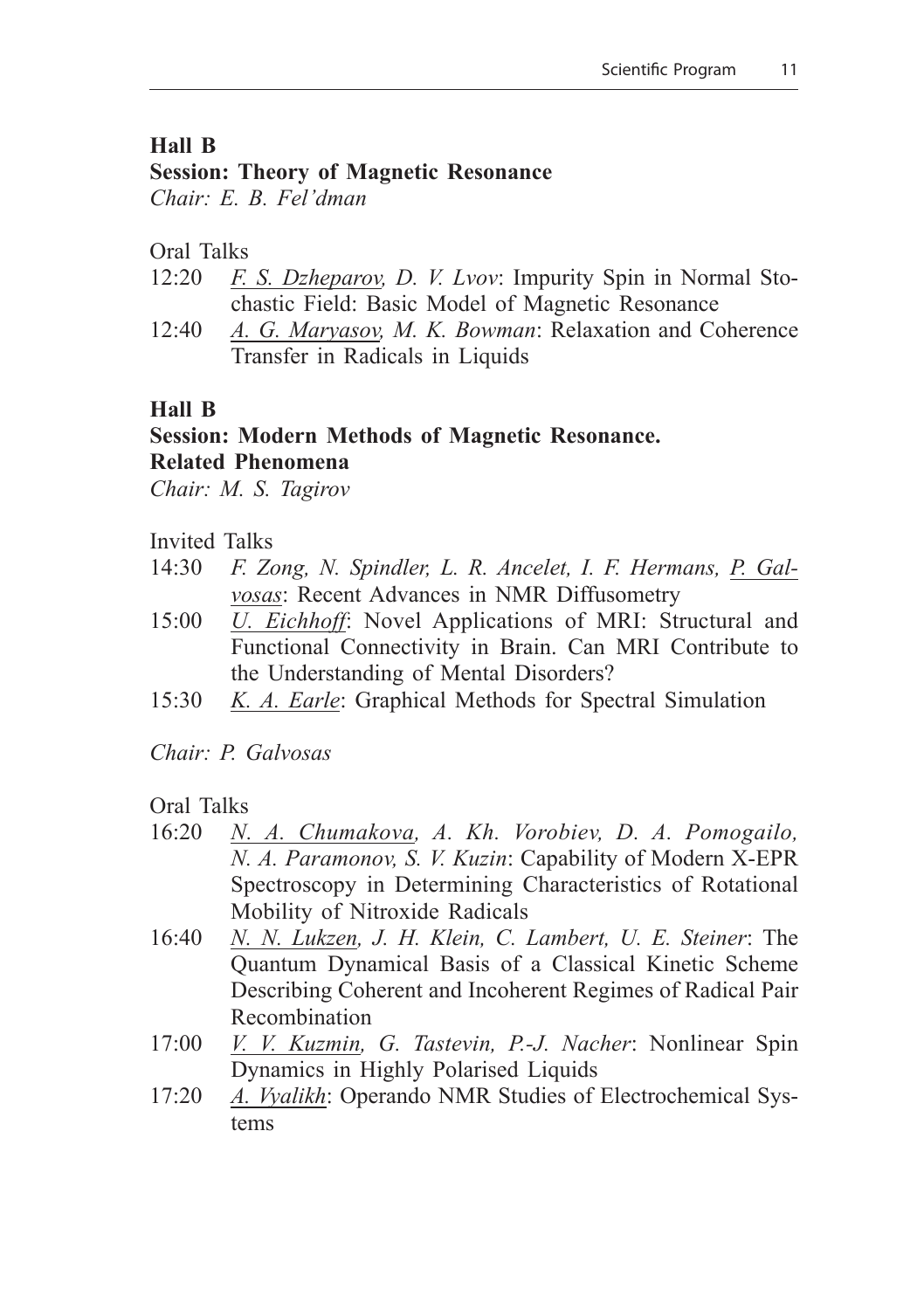- 17:40 *A. Semenov, I. Shelaev, M. Gorka, A. Savitsky, V. Kurashov, F. Gostev, V. Nadtochenko, K. Möbius, J. Golbeck*: Effect of Dry Trehalose Glassy Matrix on the Forward Electron Transfer in Photosystem I from Cyanobacteria *Synechocystis sp. PCC 6803*
- 18:00 *R. Weber, I. Gromov, P. Carl, M. Mokeev*: Bruker BioSpin Latest EPR Developments: Rapid Scan Unit and Fitting Software Anisotropic-SpinFit

### **Hall A**

#### **Workshop: Spin-Based Information Processing**

*Chairs: P. Bushev, A. Kalachev*

Invited Talks

- 14:30 *A. Bienfait, J. J. Pla, X. Zhou, C. C. Lo, C. D. Weis, T. Schenkel, D. Vion, D. Esteve, J. J. L. Morton, K. Mølmer, P. Bertet*: Magnetic Resonance at the Quantum Limit and Beyond
- 15:00 *J. Morton, S. Nur, P. Ross, H. Lim*: Spin Qubits Based on Donors in Silicon
- 15:30 *J. Majer*: Hybrid Quantum Systems Coupling Color Centers to Superconducting Cavities

*Chair: T. Takui*

Invited Talks

- 16:20 *M. Tobar*: High-Q and Novel Cavity Structures for Photon-Spin Strong Coupling
- 16:50 *A. M. Tyryshkin, E. S. Petersen, A. J. Sigillito, J. Jhaveri, J. C. Sturm, S. A. Lyon, M. House, M. Simmons, C. C. Lo, J. J. L. Morton*: Electron Spin Decoherence of J-Coupled Donor Dimers in Two-Dimentional δ-Layers, 50 nm below Surface in Silicon
- 17.20 *R. A. Akhmedzhanov, L. A. Gushchin, N. A. Nizov, V. A. Nizov, D. A. Sobgayda, I. V. Zelensky*: Optically Detected Magnetic Resonance in Diamond NV-Centers under Resonant Optical Excitation at Cryogenic Temperatures
- 17:50 *D. Suter*: Spins as Qubits: Quantum Information Processing by Magnetic Resonance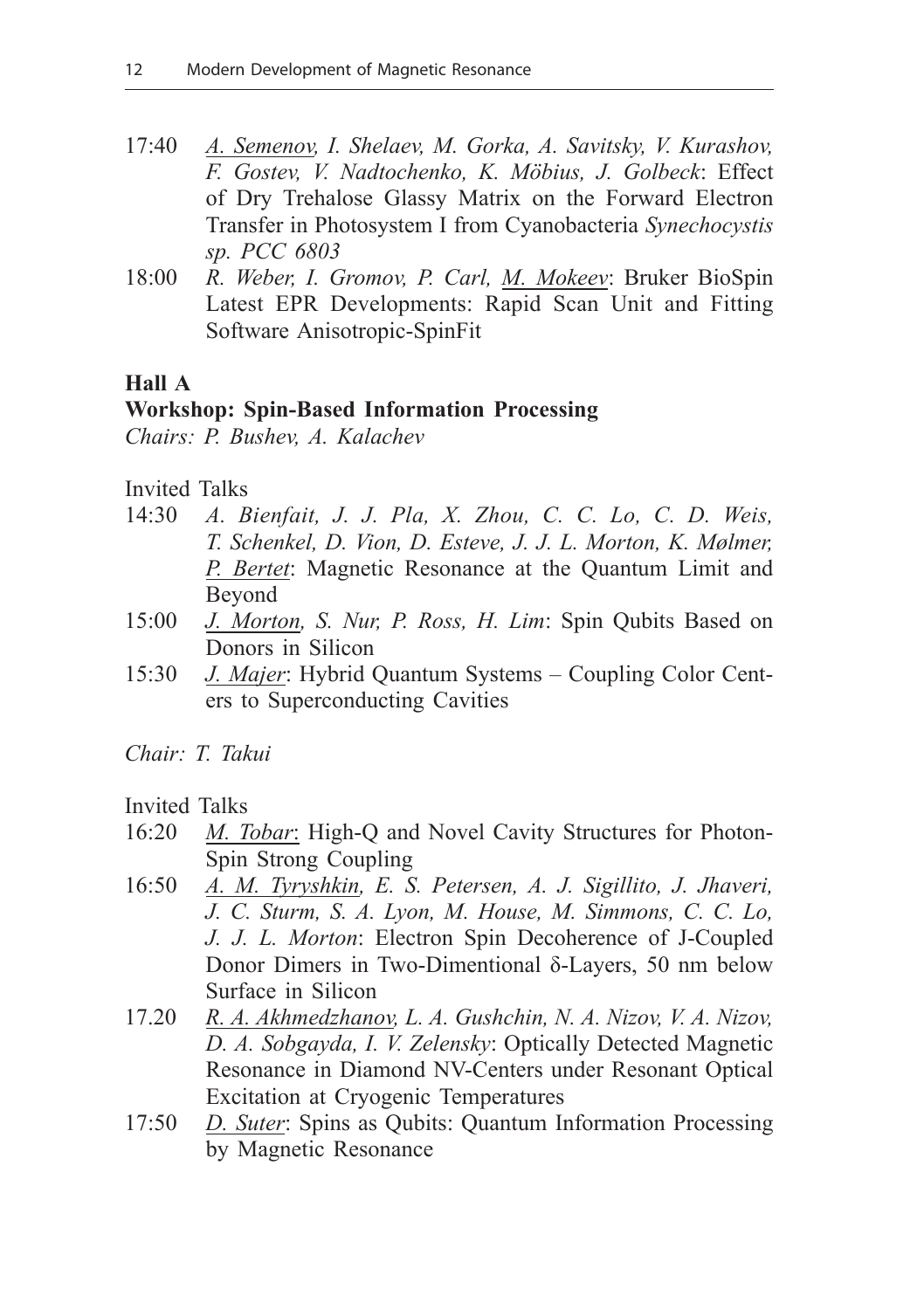WEDNESDAY, November 2nd, 2016

## **Hall A Plenary Lectures**

*Chair: W. Lubitz*

09:00 *K. Möbius*: New Porphyrin Molecules with Möbius-Strip Topology as Studied by Modern Magnetic Resonance Methods 09:40 *K. Salikhov*: Why EPR Will Save the World?

## **Hall A**

# **Workshop: Spin-Based Information Processing**

*Chair: D. Suter*

Invited Talks

- 10:40 *R. Akhmedzhanov, L. Gushchin, A. Kalachev, S. Korableva, D. Sobgayda, I. Zelensky*: Optical Quantum Memory in Isotopically Pure Crystals Doped by Rare-Earth Ions
- 11:10 *S. A. Moiseev, F. F. Gubaidullin, R. S. Kirillov, R. R. Latypov, N. S. Perminov, K. V. Petrovnin, O. N. Sherstyukov*: Impedance-Matched Bragg-Type Microwave Quantum Memory
- 11:40 *P. Bushev* Microwave and Optical Coherence of Erbium Doped Crystals below 1 K

- 12:10 *R. Eremina, T. Gavrilova, I. Yatsyk, I. Fazlizhanov, R. Likerov, V. Shustov, Yu. Zavartsev, A. Zagumennyi, S. Kutovoi*: Investigations of  $Y_2SiO_5:Nd^{143}$  Isotopically Pure Impurity Crystals for Quantum Memory by ESR Method
- 12:30 *G. A. Bochkin, E. B. Fel'dman, S. G. Vasil'ev*: Dipolar Relaxation of Multiple Quantum Coherences of One-Dimensional Systems in Multiple Quantum NMR
- 12:50 *K. I. Gerasimov , S. A. Moiseev, V. I. Morozov, R. B. Zaripov*: Microwave Pulses Storage by Using Spin-Frequency Comb Protocol Combined with Gradient Pulses of Magnetic Field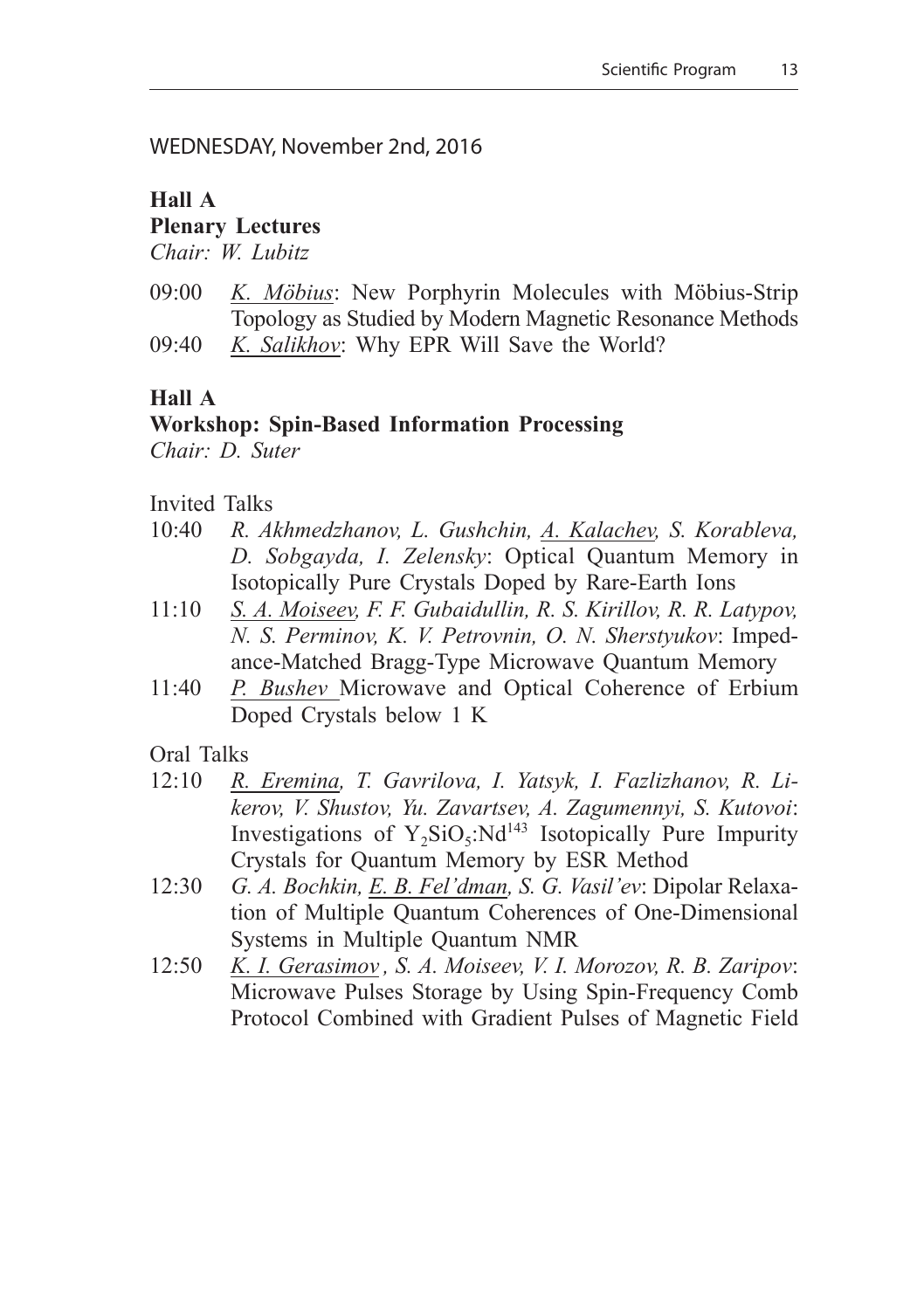### **Hall B**

## **Session: Electron Spin Based Methods for Electronic and Spatial Structure Determination in Physics, Chemistry and Biology** *Chair: E. G. Bagryanskaya*

Invited Talks

- 10:40 *M. K. Bowman*: Spin Interactions and Structure in the Condensed Phase
- 11:10  $\alpha$ . *I. Kokorin, A. I. Kulak: EPR Studies of Doped TiO<sub>2</sub>* Photocatalysts: Structures, Properties and Dynamics of Paramagnetic Centers in the Lattice and on the Surface

Oral Talks

- 11:40 *E. Golubeva*: EPR Spectroscopy for Studying the Structure and Dynamics of Supercritical Fluids
- 12:00 *A. Kh. Vorobiev, N. A. Chumakova*: The Development of Nitroxide Spin Probe Technique for Determination of Molecular Orientation Distribution Function
- 12:20 *V. Tarasov, A. Sukhanov, E. Zharikov*: Determining the Structure and Magnetic Properties of Ytterbium Impurity Centers in Synthetic Forsterite by X-band EPR Spectroscopy
- 12:40 *A. M. Ziatdinov*: Spins of Current Carriers as a Probe of Physical and Chemical Transformations in Conductors

### **Hall A**

## **Session: Low-Dimensional Systems and Nano-Systems**

*Chair: V. A. Atsarkin*

Invited Talk

14:30 *N. G. Romanov, A. N. Anisimov, V. A. Soltamov, P. G. Baranov*: Level-Anticrossing Spectroscopy of Excited States in Semiconductors and Semiconductor Nanostructures

- 15:00 *M. Asada, T. Nakamura*: Magnetic Investigation of One-Dimensional Organic Conductors,  $(TMTTF)$ <sub>2</sub>X
- 15:20 *A. I. Smirnov, T. A. Soldatov, T. Kida, A. Takata, M. Hagiwara, O. Petrenko, M. Zhitomirsky*: ESR Reveals Doping-Induced Change of Spin Structure in a "Triangular" Antiferromagnet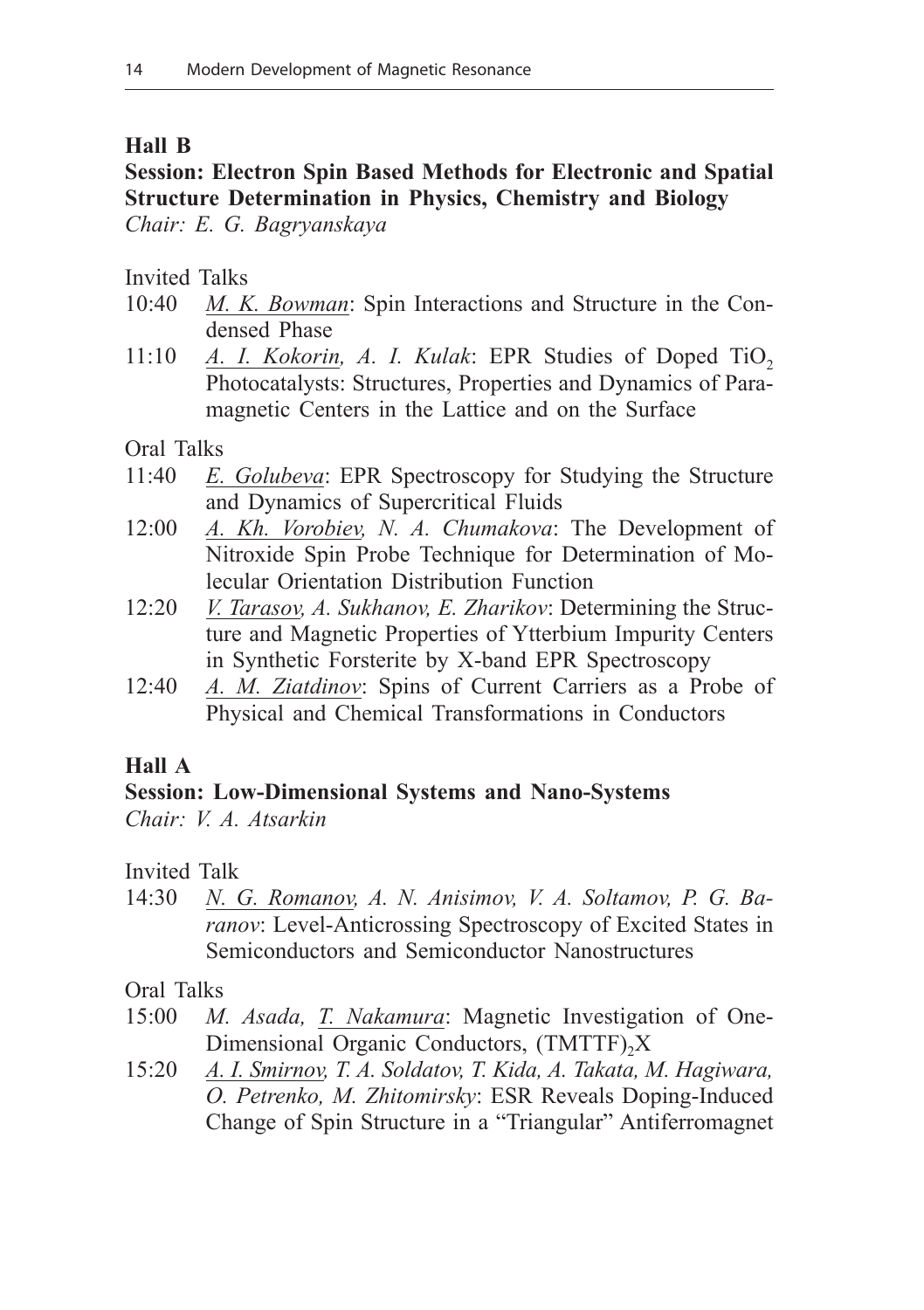15:40 *S. S. Sosin, E. G. Sergeicheva, I. A. Zaliznyak*: Unusual Magnetic Excitations in a Weakly Ordered Spin-1/2 Chain Antiferromagnet Sr<sub>3</sub>CuO<sub>3</sub>: Possible Evidence for the Goldstone-Higgs Interaction

*Chair: A. I. Smirnov*

Oral Talks

- 16:20 *R. V. Gorev, M. V. Sapozhnikov, E. V. Skorohodov, V. L. Mironov*: Ferromagnetic Resonance of Localized Nonuniform States in Magnetic Nanostructures
- 16:40 *A. A. Fraerman, E. V. Skorohodov, S. N. Vdovichev, R. V. Gorev, E. S. Demidov*: Ferromagnetic Resonance in Exchange-Related Ferromagnet-Paramagnet Multilayer Structures
- 17:00 *A. F. Zinovieva, V. A. Zinovyev, A. V. Nenashev, L. V. Kulik, A. V. Dvurechenskii*: ESR Study of Electron States in Ge/Si Heterostructures with Nanodisc Shaped Quantum Dots
- 17:20 *E. Vavilova, Y. Krupskaya, M. Schäpers, A. U. B. Wolter, H.-J. Grafe, A. Möller, B. Büchner, V. Kataev*: Spin-1/2 Chain Magnet BaAg<sub>2</sub>Cu<sup>[VO<sub>4</sub>]<sub>2</sub> Studied by Magnetic Resonance</sup> Technique
- 17:40 *D. A. Biziyaev, A. A. Bukharaev, Yu. E. Kandrashkin, T. F. Khanipov, L. V. Mingalieva, N. I. Nurgazizov*: Application of Ferromagnetic Resonance for Investigation of Magnetic Properties of Strained Permalloy Microparticles

## **Hall B**

## **Session: Other Applications of Magnetic Resonance**

*Chair: A. A. Bukharaev*

Invited Talk

14:30 *A. Volodin*: Nanoscale Magnetic Resonance Microscopy

- 15:00 *B. Z. Rameev, B. Çolak, İ. S. Ünver, G. V. Mozzhukhin*: Recent Developments in Microwave & Magnetic Resonance Detection of Explosive /Illicit Materials
- 15:20 *K. Safiullin, P.-J. Nacher, C. Talbot*: Advantages of SLASH (Slow Low Angle SHot) Sequence in Low-Field MRI of Hyperpolarised Gases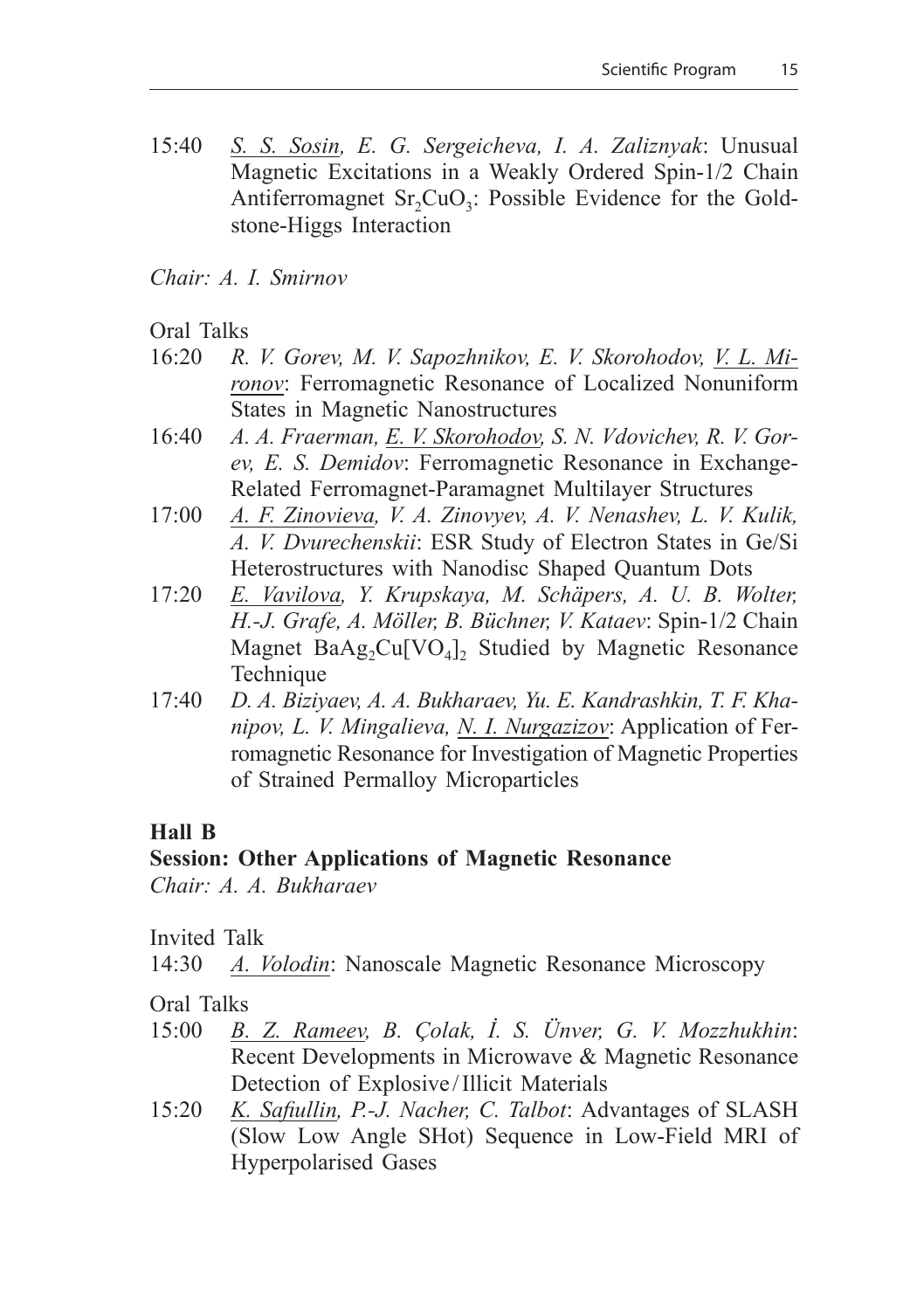15:40 *G. V. Mozzhukhin, D. A. Shulgin, I. G. Mershiev, B. Z. Rameev,* : Double NMR-NQR for Studies of N-14 Nuclei

#### *Chair: B. Z. Rameev*

### Oral Talks

- 16:20 *V. A. Ulanov*: EPR Study of Special Cases of the Jahn-Teller Effect Realized in the Fluorite Type Crystals with d-Ion Dopants
- 16:40 *A. Lozovoi, C. Mattea, N. Fatkullin, S. Stapf*: Proton NMR Dipolar-Correlation Effect as a Method for Investigating Segmental Diffusion in Polymer Melts
- 17:00 *Yu. E. Kandrashkin, P. K. Poddutoori, A. van der Est*: Electron Transfer Pathways in Molecular Triads Centered by Aluminum Porphyrin
- 17:20 *V. N. Lisin, A. M. Shegeda, V. V. Samartsev*: Beating of Light During Photon Echo. Observation and Application
- 17:40 *D. S. Rybin*: Conversions and Transformations: Deformation-Induced Chemical Bonding in Pharmaceutics

THURSDAY, November 3rd, 2016

### **Hall A**

## **Session: Perspectives of Magnetic Resonance in Science and Spin-Technology. Theory of Magnetic Resonance**

*Chair: G. Buntkovsky*

Invited Talks

- 09:00 *W. Lubitz*: Advanced Pulse EPR Studies of the Water Oxidation Cycle in Photosynthesis
- 09:25 *R. Kaptein*: Perspectives of Hyperpolarization and its Role in Structural Biology
- 09:50 *A. Raitsimring*: Gd(III) Based Markers for Pulsed Dipolar Spectroscopy: Features, Theory, Instrumentation and Optimization of Measurements
- 10:15 *G. I. Likhtenshtein*: Can Spin Chemistry Explain all Effects of Electromagnetic Fields on Living Organisms?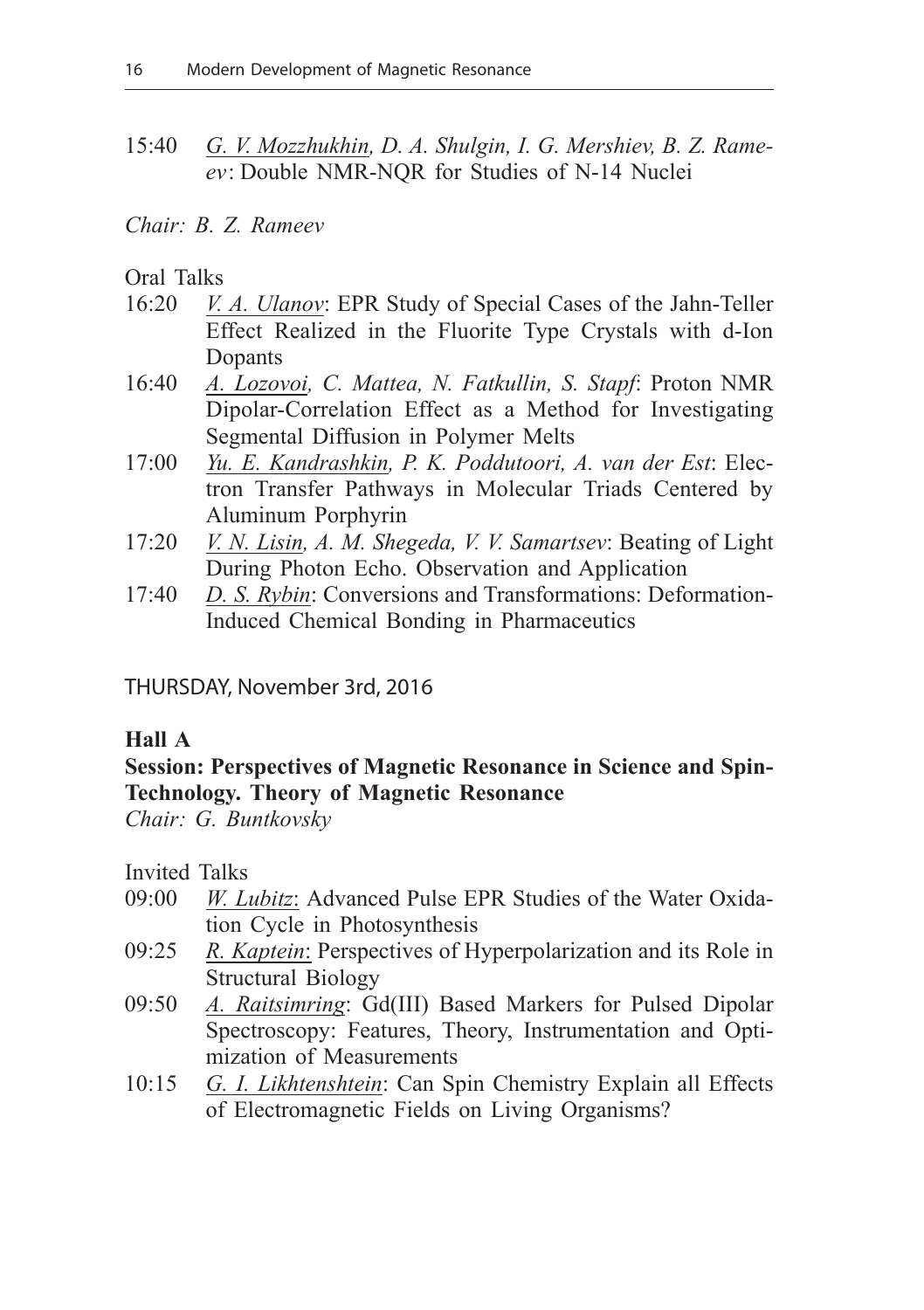## *Chair: J. H. Freed*

Invited Talks

- 11:00 *Yu. D. Tsvetkov*: EPR Spectroscopy of Pulse Double Electron-Electron Resonance (PELDOR). Some Results and Prospects
- 11:25 *G. Buntkowsky*: Revealing Structures of Immobilized Catalysts by Solid State NMR
- 11:50 *H. W. Spiess*: Supramolecular Organization: What Can We Learn from Magnetic Resonance
- 12:15 *A. Kokorin*: Unexpected Changes in EPR Spectra of Liquid Solutions of Nitroxide Biradicals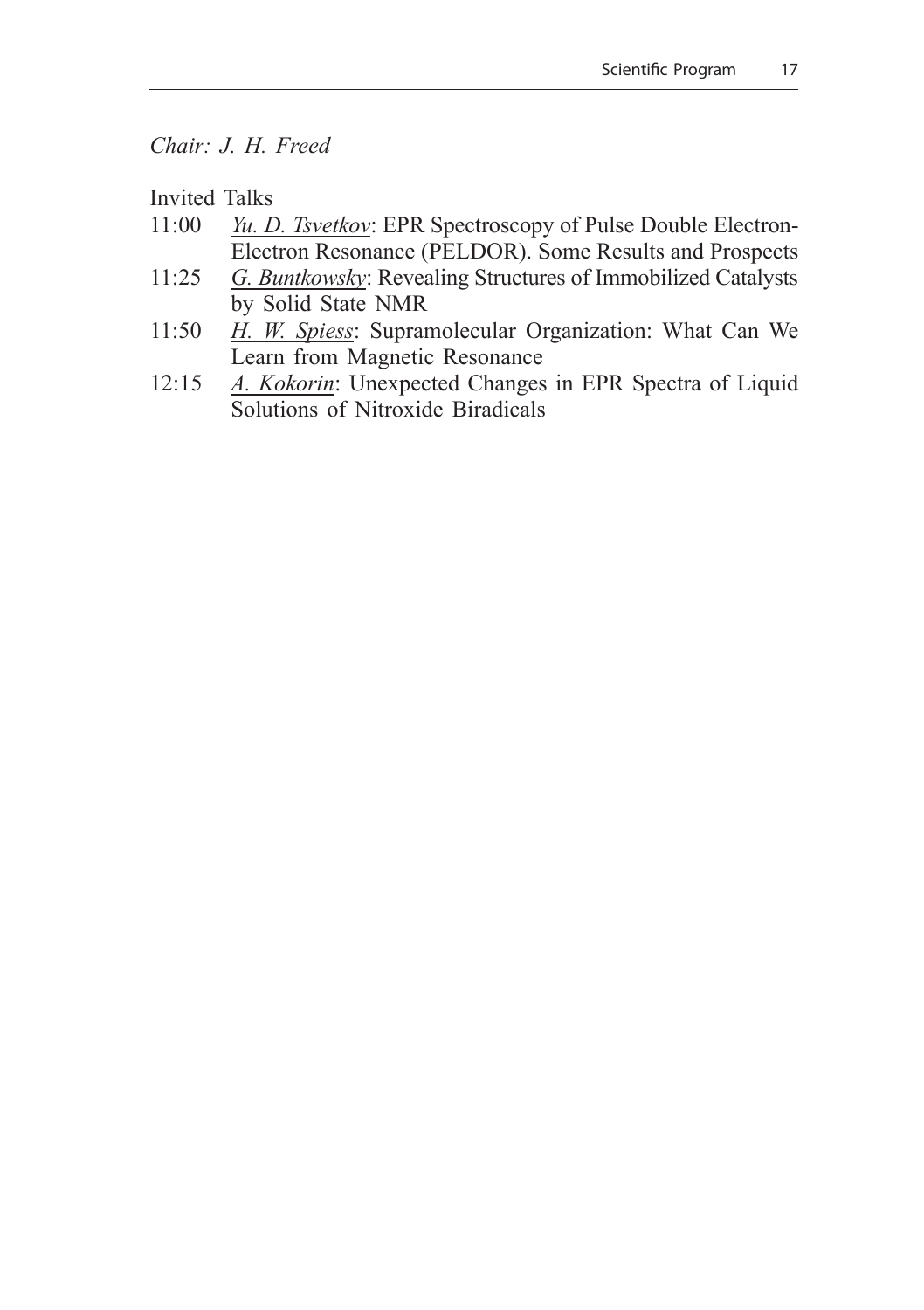#### **Poster Sessions**

- 1. *M. M. Akhmetov, G. G. Gumarov, V. Yu. Petukhov, G. N. Konygin, D. S. Rybin, A. B. Konov*: NMR Investigation of Conformational Changes in Calcium Gluconate
- 2. *M. M. Bakirov, K. M. Salikhov, R. T. Galeev: Analysis of Mani*festations of the Spin Coherence Transfer in EPR Spectra of Nitroxyl Radicals in Liquids
- 3. *T. Biktagirov, M. Gafurov, G. Mamin, S. Orlinskii*: First-Principles Solid-State Calculations and Pulsed EPR Measurements: a Study of Ionic Substitutions in Hydroxyapatite
- 4. *A. Bogaychuk, M. Dambieva, G. Kupriyanova, S. Babak*: Compare Acetonitrile and Solid-Phase Extractions for Sample Preparation of Plasma at Metabolom Study by NMR
- 5. *A. V. Bogdanov, A. Kh. Vorobiev*: Orientation Order and Rotation Mobility of Nitroxide Biradicals Determined by Quantitative Simulation of EPR Spectra
- 6. *P. Dvořák, J. Lang*: Chemical Exchange in Water
- 7. *R. M. Eremina, I. V. Yatsyk, E. M. Moshkina, M. V. Rautskii, L. N. Bezmaternykh, H.-A. Krug von Nidda, A. Liodl*: ESR Study of Mn-Heterovalent Ludwigite Mn<sub>3-x</sub>Cu<sub>x</sub>BO<sub>5</sub>
- 8. *M. L. Falin, V. A. Latypov, A. M. Leushin, S. L. Korableva*: Electron Paramagnetic Resonance of  $Ce^+$  Ion in  $Rb_2NaYF_6$  Single Crystal: Experiment and Theoretical Calculations of the Optical Spectra
- 9. *M. L. Falin, V. A. Latypov, G. M. Safiullin, A. M. Leushin,* S. *V. Petrov*: EPR and Optical Spectroscopy of Yb<sup>+</sup> in Hexagonal Perovskite RbMgF<sub>2</sub> Single Crystal
- 10. *R. T. Galeev*: Spin Dynamics in the Vicinity of Levels Anticrossing
- 11. *S. A. Gavrilova, O. G. Deryagin, Kh. L. Gainutdinov, V. V. Andrianov, A. V. Golubeva, G. G. Yafarova, V. S. Iyudin, A. V. Buravkov, V. B. Koshelev*: Effect of Activation and Inhibition of  $K_{ATP}^+$ -Channels on the NO Production in the Blood of Rats with Ischemic Stroke
- 12. *T. Gavrilova, I. Yatsyk, R. Eremina, I. Gilmutdinov, Y. Kabirov, J. Nikitina*: Magnetic Resonance Investigations of Core-Shell Composites Based on  $CaCu<sub>3</sub>Ti<sub>4</sub>O<sub>12</sub>$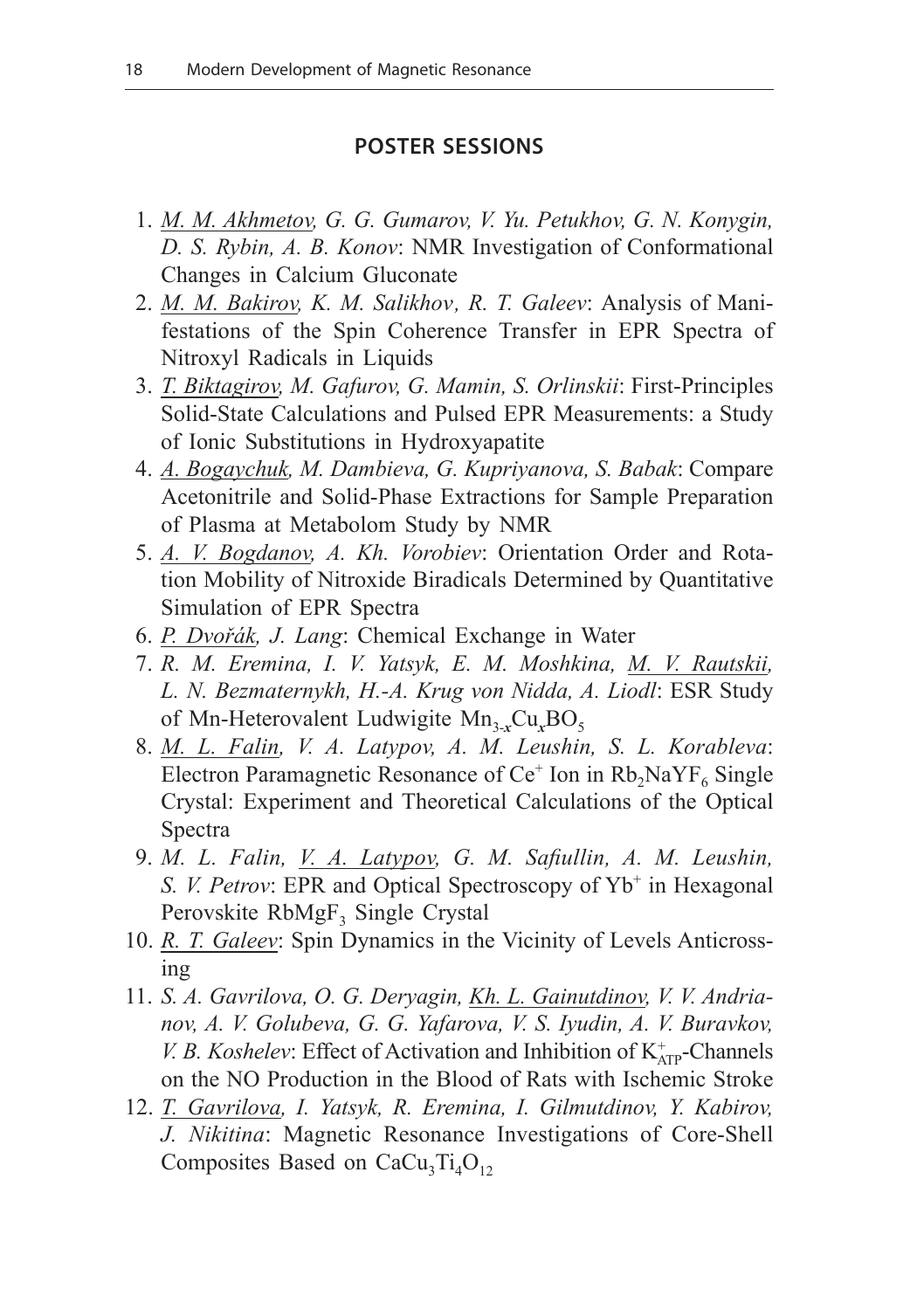- 13. *M. I. Gilmanov, , A. V. Semeno, A. N. Samarin, S. V. Demishev,* : Measurement of ESR Oscillating Magnetization Value in Strongly-Correlated Metals
- 14. *I. A. Goenko, V. Yu. Petukhov, I. V. Yatzyk, G. N. Konygin, D. S. Rybin, I. N. Andreeva, A. V. Anisimov, D. R. Sharafutdinova*: EPR Investigation of the Radiation-Induced Transformation in Calcium Gluconate
- 15. *Yu. V. Goryunov, A. N. Nateprov*: Electron Spin Resonance on Eu+ Impurities in 3D Topological Semimetal
- 16. *M. I. Ibragimova, A. I. Chushnikov, G. V. Cherepnev, V. Yu. Petukhov*: Correlation of EPR and Biochemical Results of Iron Metabolism Study in Serum of Professional Athletes
- 17. *T. V. Ischenko, A. N. Samarin, S. V. Demishev*: Magnetic Susceptibility of an Antiferromagnetic System with Disorder: Griffiths Phase and Phases with an Intermediate Magnetic Order
- 18. *T. A. Ivanova, I. V. Ovchinnikov, О. А. Turanova, L. V. Mingalieva, I. F. Gilmutdinov, V. A. Shustov*: Influence of the Outer-Sphere Anion on Electronic and Magnetic Properties of  $[Fe(3-CH<sub>3</sub>O-$ Qsal)<sub>2</sub>]Y  $\cdot$  *n* Solvent ( $n = 0, 1$ ) Complexes
- 19. *A. V. Izotov, B. A. Belyaev, P. N. Solovev*: Determination of Magnetic Anisotropies Parameters and Miscut Angles for Epitaxial Thin Films Grown on Vicinal (111) Substrates Using Ferromagnetic Resonance
- 20. *O. N. Kadkin, N. R. Khafizov, T. I. Madzhidov, I. S. Antipin*: Elucidating Mechanisms of Intramolecular Exchange Interaction in Substituted N,N-Dioxy-2,6-Diazaadamantane Biradicals
- 21. *R. Khabipov, I. Sitdikov, Ya. Fattakhov*: Cloud Project for Storage and Processing of Medical Images Obtained by MRI of Zavoisky Kazan Physical Technical Institute
- 22. *I. T. Khairuzhdinov, R. B. Zaripov, K. M. Salikhov, V. P. Gubskaya, I. A. Nuretdinov*: Modeling of the Temperature Dependence of the EPR Spectra of Fullerene C60 Nitroxide Derivatives in Liquid
- 23. *A. Lozovoi, M. Hurlimann, R. Kausik, S. Stapf, C. Mattea*: High Temperature Fast Field Cycling Study of Crude Oil
- 24. *N. N. Lukzen, K. L. Ivanov*: Manipulating Electron Spin Hyper-Polarization by Means of Adiabatic Switching of a Spin-Locking MW Field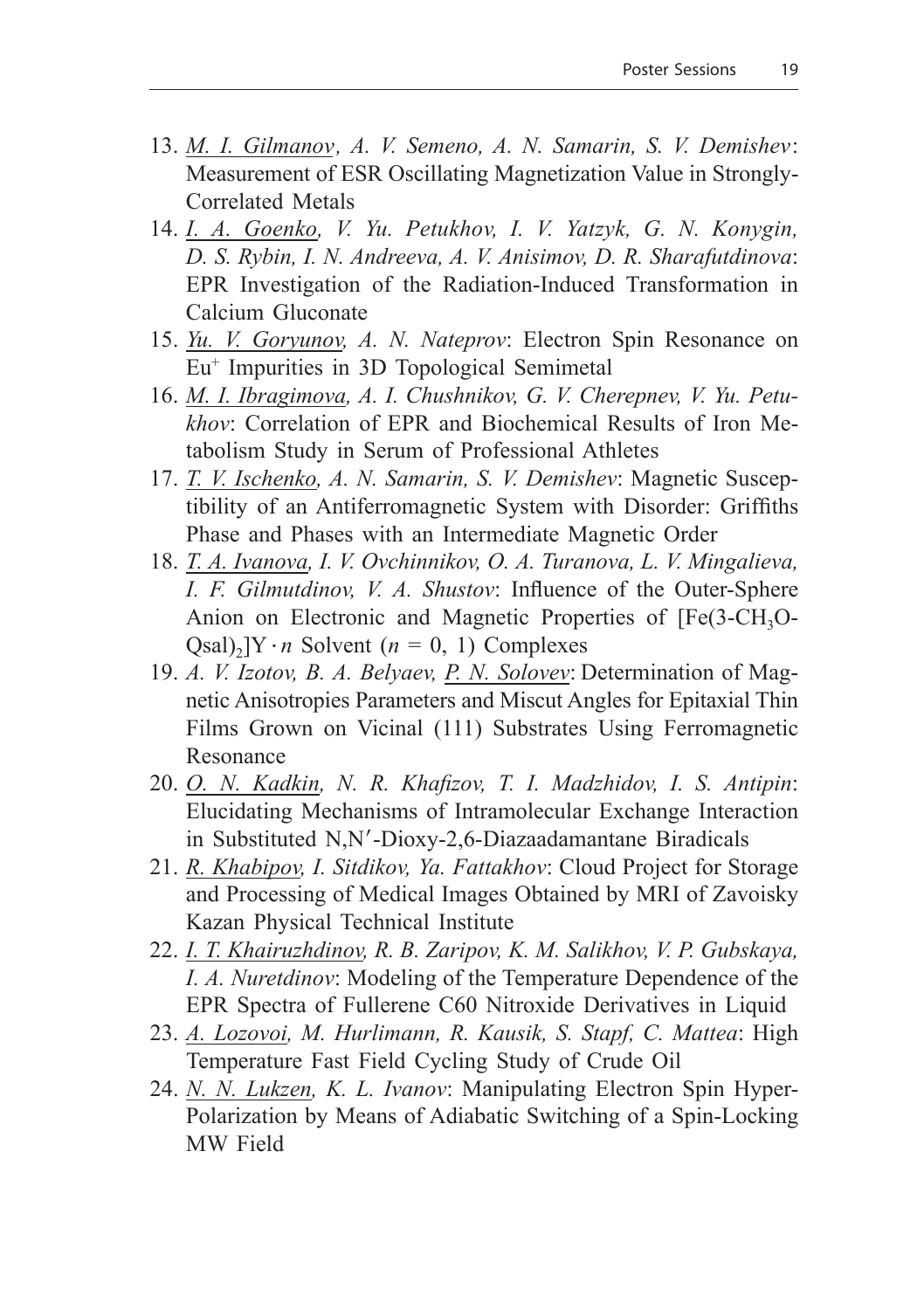- 25. *S. Lvov, E. Kukovitsky*: Hyperfine Structure of Er+ Ion in Bulk Copper
- 26. *S. Mamadazizov, G. Kupriyanova*: NQR Relaxation Times Distribution of 5-Aminotetrazole Monohydrate
- 27. *A. Mamatova, L. Savostina*: Investigation of Influence Conformations of Nitroxyl Radicals on EPR Parameters by DFT Method
- 28 *A. Maraşlı, M. Maksutoğlu, Y. Öztürk, B. Z. Rameev*: Development of Permanent Magnet System for Time-Domain NMR
- 29. *D. L. Melnikova, T. V. Shipunov, M. N. Makarov, H. Zhou, B. I. Gizatullin*: Molecular Mobility of n-Hexane in Silicailte-1 by 2D NMR Relaxo- and Diffusometry
- 30. *V. Murzakaev, A. Bragin, D. Kirgizov, D. Nurgaliev, A. Alexandrov, A. Ivanov, M. Doroginitcky, V. Skirda, Ya. Fattakhov, V. Shagalov, A. Fakhrutdinov, R. Khabipov, A. Anikin*: Complex Downhole Apparatus for Magnetic Resonance Logging
- 31. *I. Ovchinnikov, T. Ivanova, A. Suhanov, E. Frolova, O. Turanova, L. Mingalieva, L. Gafiyatullin*: EPR Investigation of Some Complexes of Fe(III) with Pentadentate Ligand
- 32. *O. V. Petrov, S. Stapf*: Development of New Approaches to NMR Data Processing in Time-Domain NMR
- 33. *I. Popov, N. Vashurin, A. Bahodurov*: Effects of Femtosecond Magnetooptics Based on Photon Echo and Practical Significance
- 34. *K. M. Salikhov*: Consistent Paradigm of the Spectra Decomposition into Independent Resonance Lines
- 35. *T. Salikhov, E. Klysheva, M. Iakovleva, E. Zvereva, I. Shukaev, V. Nalbandyan, B. Medvedev, E. Vavilova*: Influence of Non-Stoichiometry on the Frustrated Honeycomb System  $Li<sub>2</sub>Ni<sub>2</sub>SbO<sub>6</sub>$
- 36. *G. S. Shakurov, G. R. Asatryan, K. L. Hovhannesyan, A. G. Petrosyan*: High-Frequency EPR Spectroscopy of YAG: Fe, Ce
- 37. *A. K. Shukla, T. Maiti, R. M. Eremina, I. V. Yatsyk, H.-A. Krug von Nidda*: Synthesis and Characterization of  $Gd_{1-x}Sr_xMnO_3$  ( $x =$ 0.5, 0.6, 0.7, 0.8)
- 38. *A. Sukhanov, R. Galeev, V. Voronkova, A. Baniodeh, A. Powell*: Dysprosium Containing Clusters: Some Features of EPR of the Polycrystalline Samples
- 39. *A. A. Sukhanov, V. K. Voronkova, V. S. Tyurin*: Photoinduced Spin States of Copper Porphyrin Dimers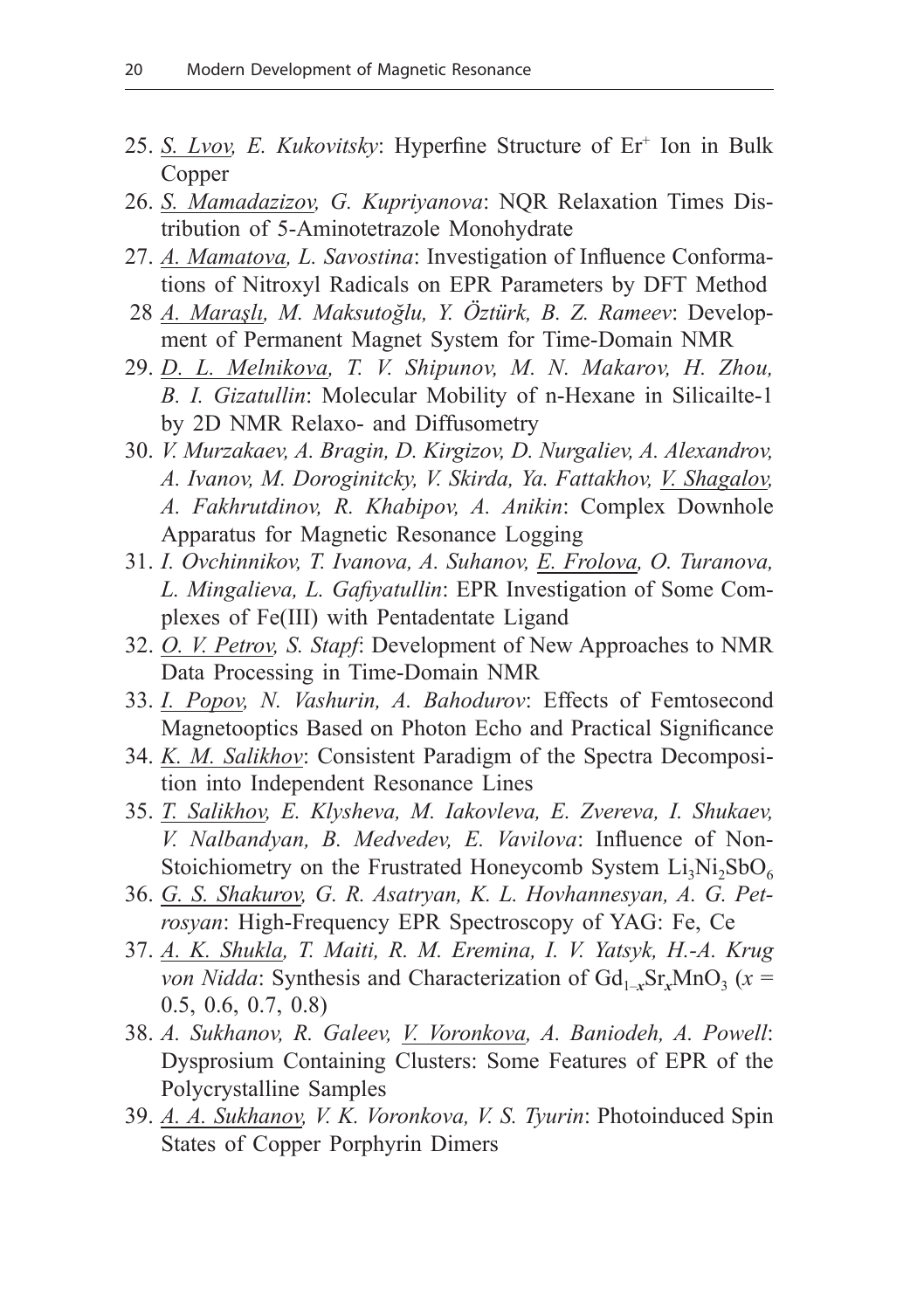- 40 *V. Tarasov, N. Solovarov, E. Zharikov*: High Frequency Zero Field EPR Spectroscopy of Thulium Impurity Centers in Synthetic Forsterite
- 41. *A. Turanov*, *A. K. Khitrin*: Ethanol Clusters in Gasoline-Ethanol Blends
- 42. *M. Yu. Volkov, M. M. Bakirov, R. T. Galeev, A. A. Sukhanov, K. M. Salikhov*: New Protocol of Experiments for Determining the Rate of the Spin Coherence Transfer in a Course of the Spectral Diffusion when Spectra Have Resolved Multicomponent Structure
- 43. *S. V. Yurtaeva, V. N. Efimov, V. V. Salnikov, A. A. Rodionov, I. V. Yatsyk*: Orientation-Dependent EMR Signals in Biological Tissues. Characteristics and Interpretation
- 44. *E. R. Zhiteitsev, R. B. Zaripov, V. A. Ulanov,* : EPR Study of the  $BaF<sub>2</sub>$  Crystals Activated by  $Nb<sup>+</sup>$  Ions
- 45. *V. E. Zobov, M. M. Kucherov*: The Concentration Dependence of the Wings of a Dipolar-Broadened Line of Magnetic Resonance in a Magnetically Dilute Lattice of Spins
- 46. *N. E. Domracheva, V. E. Vorobeva, M. S. Gruzdev*: EMR Searching of Quantum Behavior of Superparamagnetic  $\gamma$ -Fe<sub>2</sub>O<sub>3</sub> Nanoparticles Fabricated in Dendrimeric Matrix
- 47. *N. E. Domracheva, V. E. Vorobeva, V. I. Ovcharenko, A. S. Bogomyakov, E. M. Zueva, M. S. Gruzdev, U. V. Chervonova, A. M. Kolker*: Counterion Effect on the Spin-Transition Properties of the Second Generation Iron(III) Dendrimeric Complexes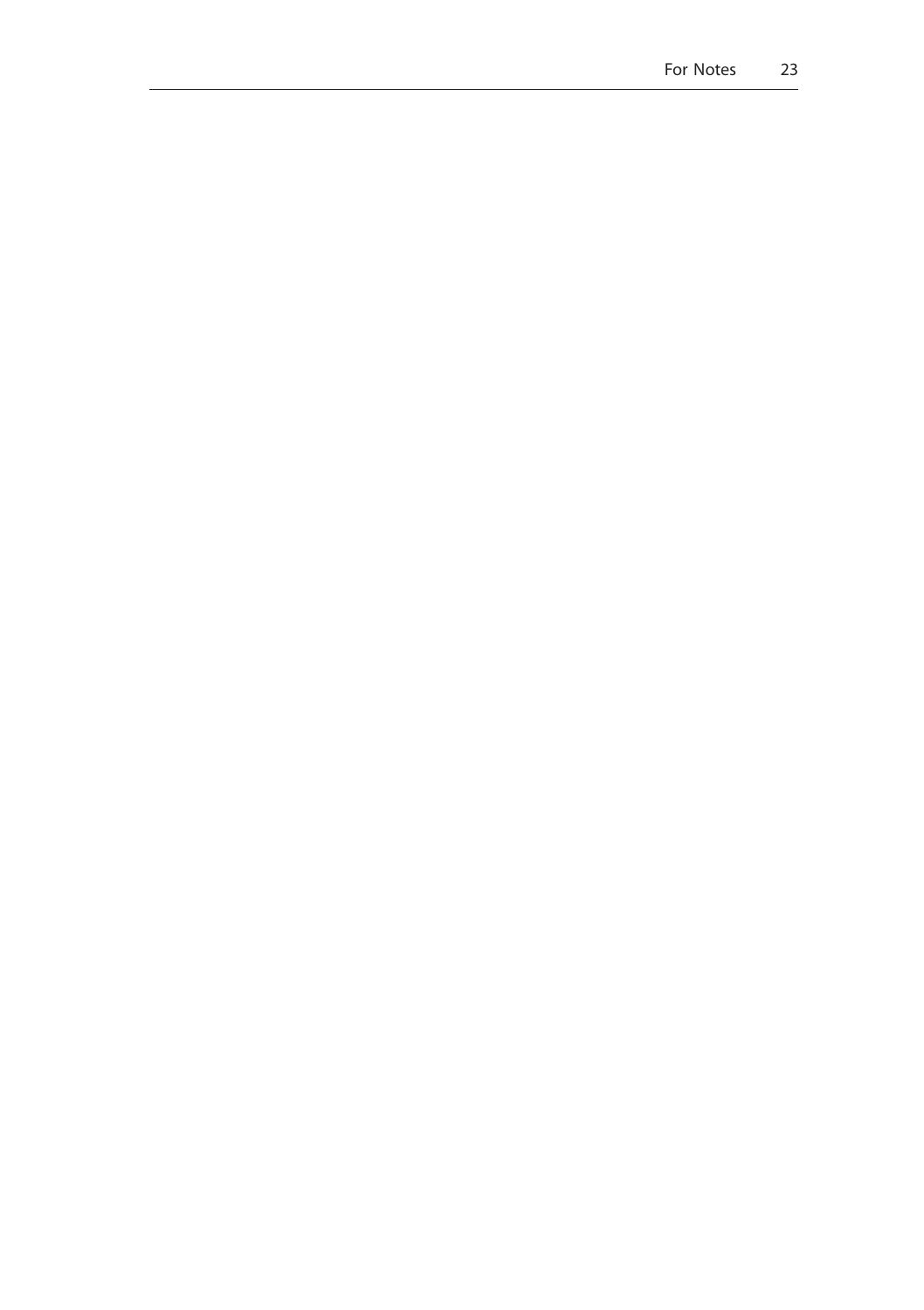© Федеральное государственное учреждение науки Казанский физико-технический институт имени Е. К. Завойского Казанского научного центра Российской академии наук, 2016

Ответственный редактор: В.К.Воронкова; редакторы С.М.Ахмин, Л.В.Мосина; технический редактор О.Б.Яндуганова. Издательство КФТИ КазНЦ РАН, 420029, Казань, Сибирский тракт, 10/7, лицензия № 0325 от 07.12.2000.